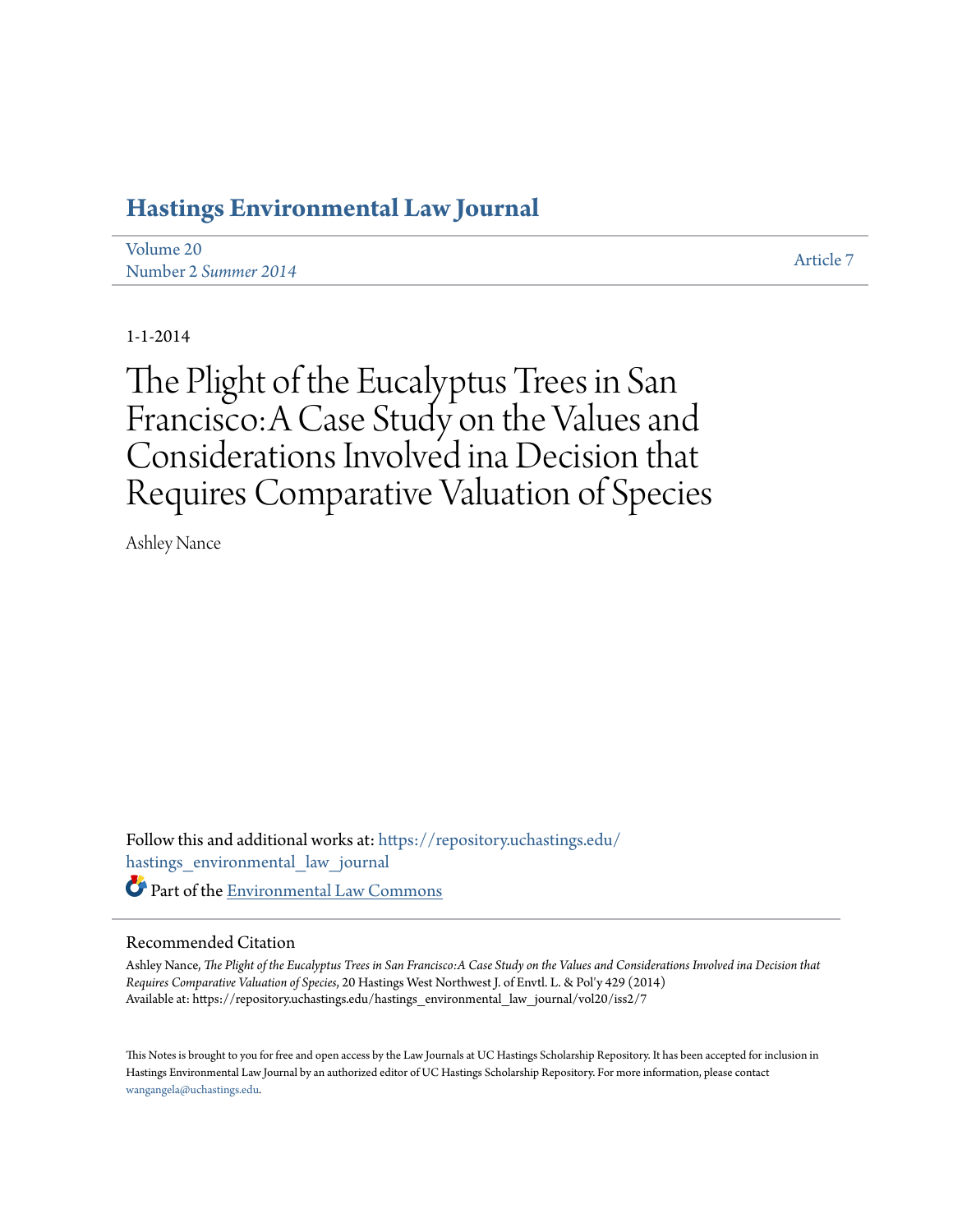**The Plight of the Eucalyptus Trees in San Francisco: A Case Study on the Values and Considerations Involved in a Decision that Requires Comparative Valuation of Species**

*Ashley Nance[\\*](#page-1-0)*

- I. INTRODUCTION
	- A. The History of the Eucalyptus
	- B. Points of Contention
	- C. The Native/Nonnative Distinction
- II. CEQA
	- A. Overview
	- B. Initial Study
	- C. EIR
- III. THE ENDANGERED SPECIES ACT
	- A. The Goals of the ESA
	- B. Inaction as Action
	- C. Sharp Park
	- D. Human Intervention in Nature to Save Endangered Species
- IV. NAP AND SNRAMP
	- A. The SNRAMP in Depth
	- B. Area of Location in Determining Value
	- C. The Nostalgia of Golden Gate Park's Oak Woodlands
	- D. The Native/Nonnative Distinction and Immigration Metaphors
- V. CONCLUSION

Whether walking along the military barracks lining the Presidio or hiking out to a view of the Golden Gate at Land's End, one sight in San Francisco is certain to be seen in any remotely natural neighborhood: eucalyptus trees. From the first planting of eucalyptus seeds in 1853 and the eucalyptus "boom" of the 1870s, to the hundreds of thousands of trees that inhabit our neighborhoods today, the eucalyptus is an integral, if not iconic, part of San Francisco history.<sup>[1](#page-1-1)</sup>

<span id="page-1-2"></span><span id="page-1-0"></span><sup>\*</sup> J.D. Candidate, University of California, Hastings College of the Law, 2014; B.A., University of California, Berkeley. I would like to thank my family and friends for their continued love and support.

<span id="page-1-1"></span><sup>1.</sup> Richard Crawford, *Eucalyptus trees have deep roots in California's history*, SAN DIEGO UNION TRIBUNE, Aug. 31, 2008, http://www.utsandiego.com/uniontrib/20080831/news\_l z1mc31wewere.html.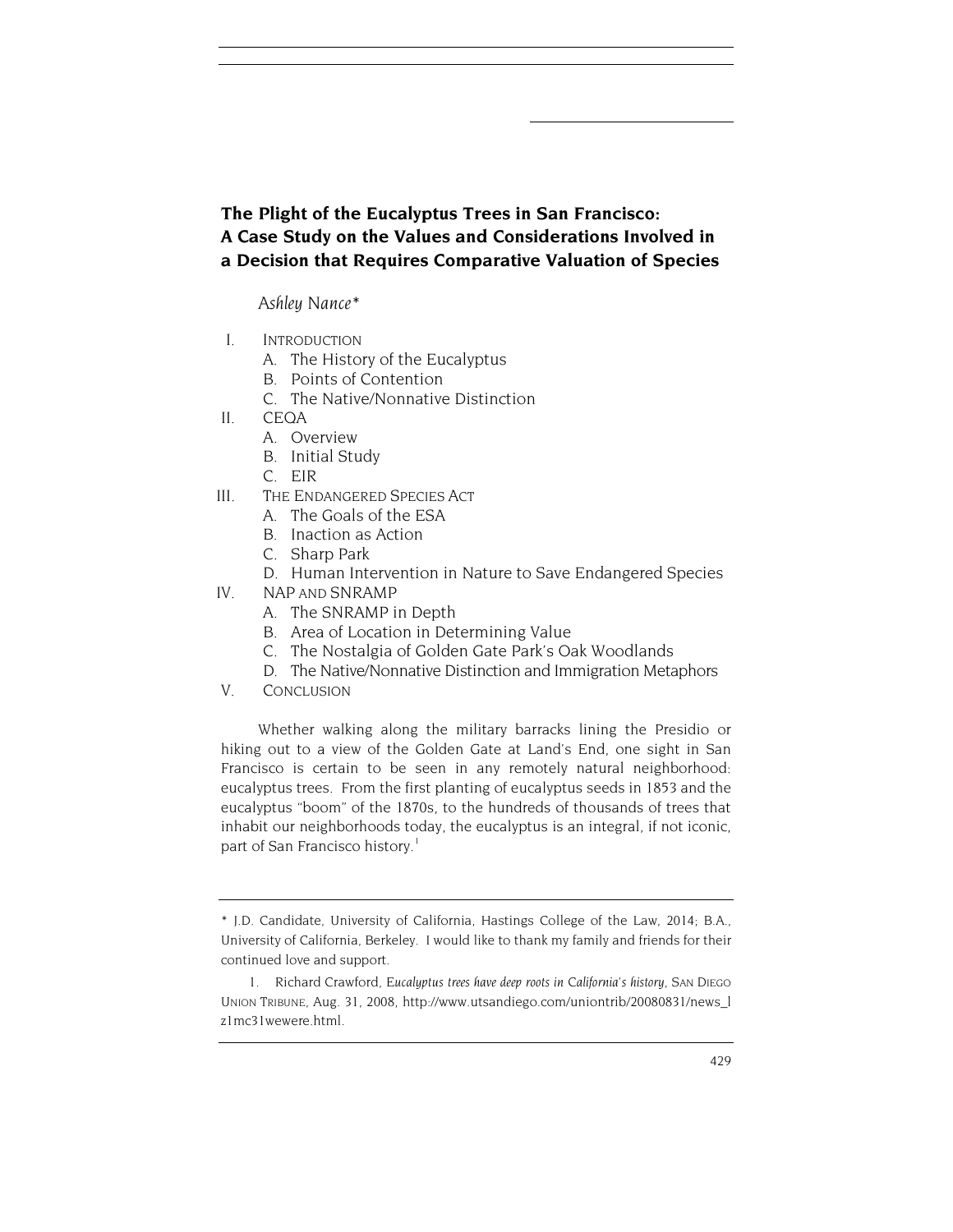In recent years, however, due to its tendency to quickly spread and displace native plant communities, some environmentalists have begun to consider the eucalyptus a nuisance and lobby for its removal. The San Francisco Natural Areas Program ("NAP") responded in 2006, issuing its Significant Natural Resource Areas Management Plan ("SNRAMP," or "the Plan"). The Plan calls for the removal of thousands of eucalyptus trees from different areas of the city in an effort to preserve and restore the native plant communities of San Francisco. $2$  Like any plan proposed in San Francisco, this was met with much opposition. Many environmentalists favored the Plan because of its ultimate goal to restore native and/or endangered species to the area. Others, however, opposed the SNRAMP in light of its plans to eliminate and reduce other species prominent in the San Francisco area in favor of "native" ones.

The questions raised by the plight of the eucalyptus trees are common to environmental regulations across the board: When, how, and why do we favor the existence of one species to the detriment of another? Other species in areas across the country are being placed in this native versus nonnative dichotomy. This note seeks to discern some tenable guidelines, factors, and considerations that come into play when making decisions involving the fate of different species within environmental regulations. I will attempt to do this through looking at the relevant provisions and case law pertaining to the California Environmental Quality Act and the Endangered Species Act. I will then look at how considerations carrying weight in those forums were used, or not used, in the SNRAMP process.

In many instances there are important scientific and ecological concerns that factor into decisions to protect one species at the expense of another. If a species is threatened or endangered, the agency charged with ensuring the survival of that species is required to eliminate all threats thereto, even if the threats are in the form of other non-endangered species. In a city or urban environment, concerns for the safety of the population weigh heavily on the valuation of a species. A species of tree that is a breeding ground for certain types of parasites, for example, would be undesirable in a densely populated neighborhood. Decisions between species for these legitimate public purposes need not necessarily weigh heavily on our conscience.

On other occasions, however, there is a great deal of emphasis on the distinction between native and nonnative species. When the invasive species at issue is nonnative and the species being attacked is native, the argument seems to take on a new purpose. The mere fact that a native

<span id="page-2-0"></span><sup>2.</sup> S.F. RECREATION & PARKS, SIGNIFICANT NATURAL RESOURCE AREAS MANAGEMENT PLAN, EXECUTIVE SUMMARY 3 (2006), *available at* http://sfrecpark.org/wp-content/uploads/ SNRAMP\_Final\_Draft/SNRAMP\_ExecSummary.pdf.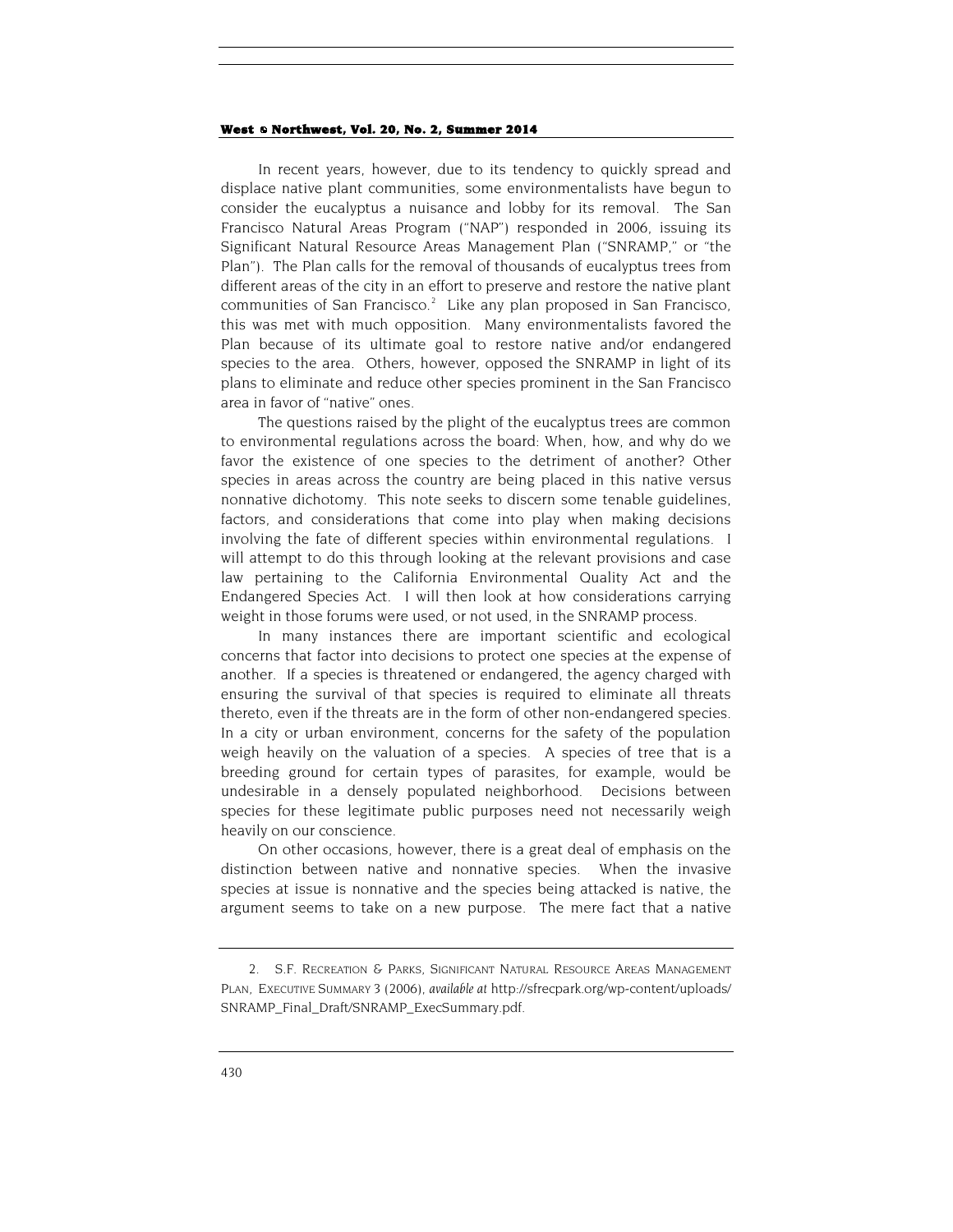species is being threatened by a nonnative species is, in many cases, enough to justify the extermination of the nonnative species. Unlike the decisions for public purposes discussed above, decisions made to eliminate one species for the benefit of another on the basis of aesthetic or "native" preferences are not necessary in modern society. Humans should not alter the fate of a particular species in a given area simply to suit our personal whims and desires.

# **I. Introduction**

# **A. The History of the Eucalyptus**

It may be helpful to start with a brief overview of the history of the eucalyptus and how a tree that was once labeled the "'wonder tree' of the 19th century" came to be known as "America's largest weed."<sup>[3](#page-3-0)</sup> Originating in Australia, the first successful planting of the eucalyptus occurred in a San Francisco nursery in 1853.<sup>[4](#page-3-1)</sup> The eucalyptus boom, however, didn't occur until the 1870s, when merchants of all kinds saw the trees' rapid and resilient growth rate as an efficient, low cost opportunity for timber.<sup>[5](#page-3-2)</sup> One Australian newspaper noted, "[t]he Americans are going to make an effort to rival Australia in turning the eucalyptus to profit. In California, there are already many plantations of this wood."[6](#page-3-3) Once merchants such as shipbuilders and railroad companies learned of the flimsy, curling quality of the California species, unlike the eucalyptus in Australia, these efforts were abandoned and the thousands of eucalyptus trees planted left in place.<sup>[7](#page-3-4)</sup> The eucalyptus did better as a fuel crop in southern California a few years later, but this effort was also abandoned when more efficient sources of fuel became available.<sup>8</sup> After all these failed attempts to use this rapidly growing, resilient species for industry, all the hopeful profiteers gave up and left the thousands of planted trees to grow.

Criticism and the realization that early planters of eucalyptus crops had bit off more than they could chew came in 1955, when the United Nations released a study stating that the eucalyptus had become useful only

- 7. Crawford, *supra* not[e 1.](#page-1-2)
- 8. *Id*.

<sup>3.</sup> Crawford, *supra* not[e 1.](#page-1-2)

<sup>4.</sup> *Id*.

<sup>5.</sup> *Id*.

<span id="page-3-5"></span><span id="page-3-4"></span><span id="page-3-3"></span><span id="page-3-2"></span><span id="page-3-1"></span><span id="page-3-0"></span><sup>6</sup>*. The Versatile Eucalyptus*, THE SYDNEY MAIL, Mar. 24, 1909 at 63, *available at* http://news.google.com/newspapers?nid=1302&dat=19090324&id=fjlVAAAAIBAJ&sjid =cJUDAAAAIBAJ&pg=1701,4112612.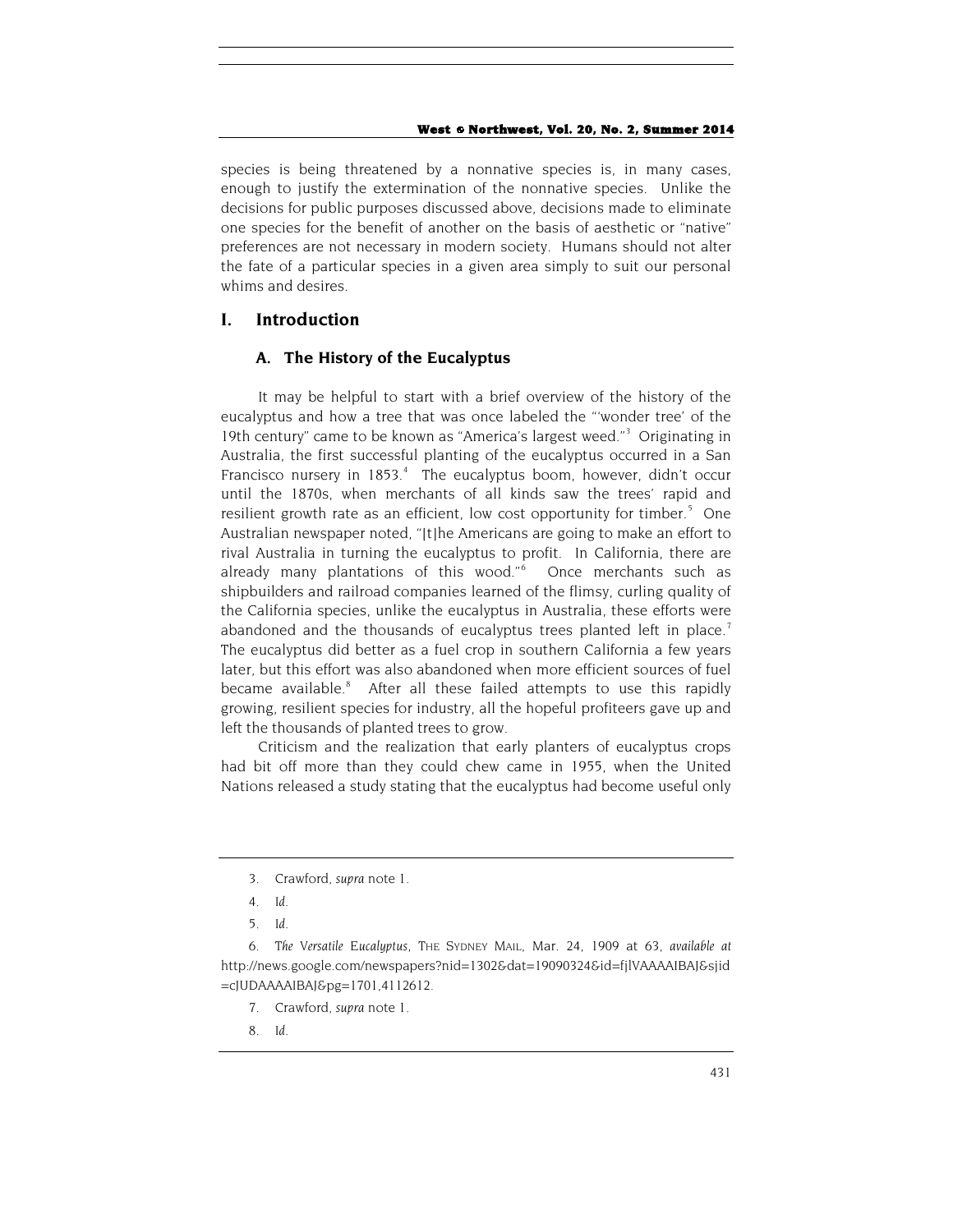as a windbreak for citrus groves. $\degree$  Environmentalists and ecologists worldwide had begun to shun the eucalyptus as a sort of bully species. The eucalyptus has been deemed a "nuisance" for several reasons: its ability to quickly spread, its tendency to crowd out and threaten other species, its peeling bark and falling leaves that litter the forest floor and pose a fire hazard, and its large and thirsty roots use up much of the ground moisture, starving other plants of water. Ecologists are particularly concerned, calling the tree "an invasive pest that kills native vegetation and threatens biodiversity.<sup>"10</sup> These concerns pertaining to biodiversity are, for the most part, well founded. Non-native species, like the eucalyptus, can have detrimental effects on the environment for native plants, like competing with the native plants for nutrients and even altering the nutrient levels in the soil. $11$ 

# **B. Points of Contention**

While the trees may seem more of a nuisance than a pleasure, the eucalyptus has several redeeming qualities as well. For example, their resilience allows them to grow in severely dry regions that have been historically unable to maintain vegetation. This allows such areas, which would otherwise be dirt or dry grass, to have not only a more aesthetically pleasing appearance, but to create much needed shade and shelter for the region.<sup>[12](#page-4-3)</sup> It has also been argued in favor of the eucalyptus that the species fights erosion due to the strength of its roots. The argument that pervades the discussion of the eucalyptus trees, however, is of a somewhat simpler tune: environmentalists against the removal of the eucalyptus argue that mankind has made its bed and so now must lay in it. In other words these environmentalists suggest that because man brought the eucalyptus tree to California, if only for self-serving purposes, he now must deal with its presence here—and such dealing is not done by killing the trees.

The question underlying these arguments, however, is the subject of this note: when, how, and why do we value one species over another? This question presents itself in several of the most prominent environmental

<sup>9.</sup> Crawford, *supra* not[e 1.](#page-1-2)

<sup>10.</sup> Crawford, *supra* note [1.](#page-1-2)

<span id="page-4-2"></span><span id="page-4-1"></span><span id="page-4-0"></span><sup>11.</sup> Tesha Rowland, *How the Eucalyptus Came to California*, SANTA BARBARA INDEPENDENT, Jan. 15, 2011, http://www.independent.com/news/2011/jan/15/how-euca lyptus-came-california.

<span id="page-4-3"></span><sup>12</sup>*. See generally*, Wambugu Kanyi, *Kenya: New Guidelines to Promote Eucalyptus Farming*, All Africa April 13, 2011, <http://allafrica.com/stories/201104140199.html> (noting the reasons cited for encouraging eucalyptus growth in Kenya).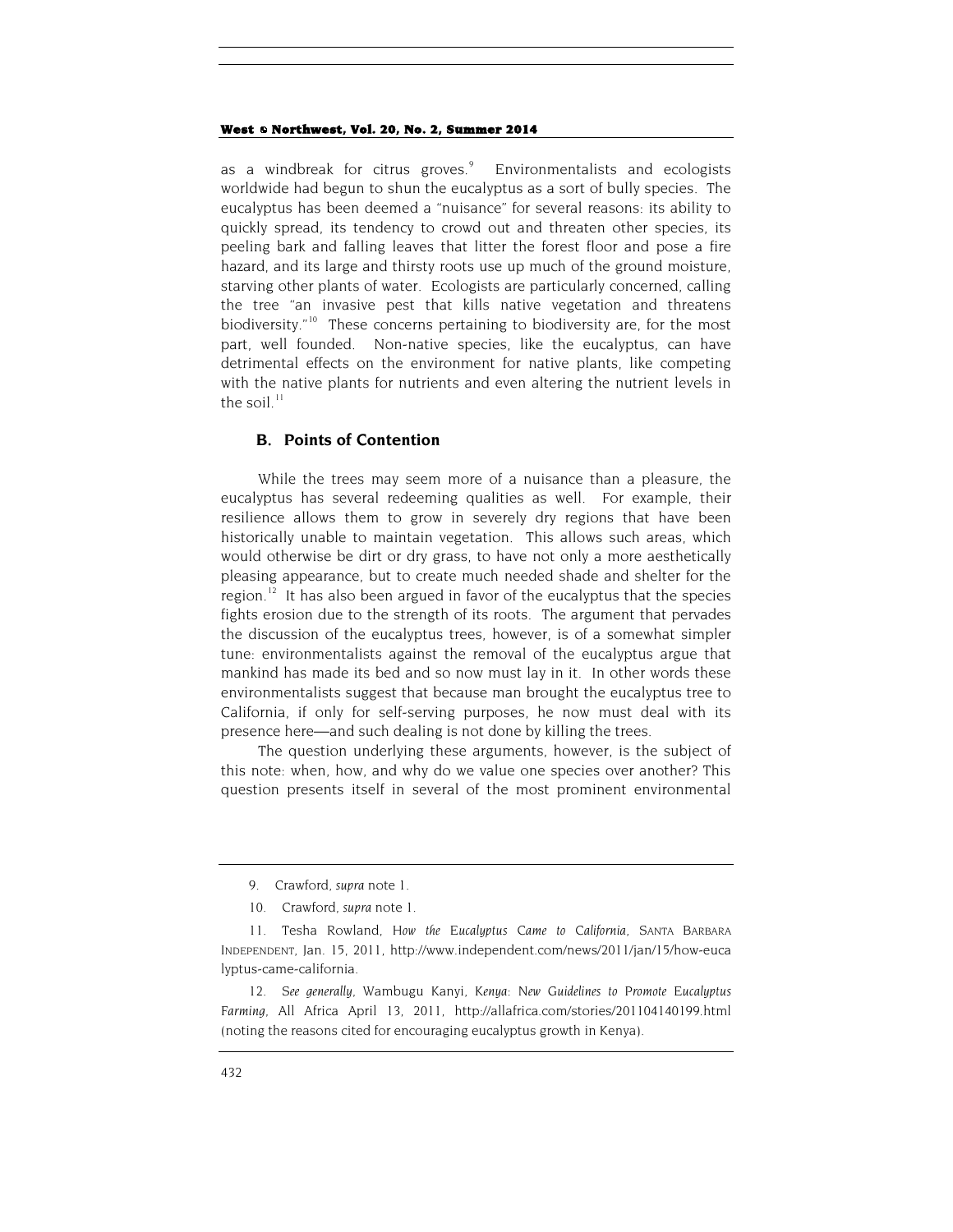disputes of our time, $13$  and it has not gone unaddressed by parties of the eucalyptus dispute. One argument advanced by environmentalists who are against the destruction of the eucalyptus trees is that no one should destroy a healthy tree due to his/her preference for another type of tree.<sup>[14](#page-5-1)</sup> The environmentalists that support the removal of the eucalyptus trees argue in the alternative that, in light of the harm the eucalyptus causes to other, native species, the failure to remove the eucalyptus is a decision that constitutes the removal of the other species.

Another important question underlies the above arguments: where one species is threatened by another species, should humans intervene to ensure the survival and/or growth of one species over the other? Certainly much of the federal and state legislation predicates this. Acts such as the Endangered Species Act and the California Environmental Quality Act are based upon the notion that a species which is diminishing in population is more valuable than one that is not. Through the use of terms like "significant" and "endangered," these acts ask us to make decisions that allow one species to survive at the expense of another species. NAP repeatedly evokes many of the same sentiments associated with CEQA and the ESA to justify and reason its own conclusions within the SNRAMP.

## <span id="page-5-4"></span>**C. The Native/Non-Native Distinction**

While many of the conclusions within the SNRAMP may be justified through similar reasoning to that of other environmental legislation, there are many areas of the plan that seem to be nothing more than a list of aesthetic preferences, arguing that the eucalyptus should be removed in favor of more attractive, native species. One of the conservation goals of the plan is to "decrease the extent of invasive exotic species cover."[15](#page-5-2) Similarly, one of the stated management concerns is "the effect of nonnative invasive species on the local native flora and fauna."<sup>[16](#page-5-3)</sup> This distinction of native and nonnative species persists throughout the plan. Some environmentalists

<span id="page-5-0"></span><sup>13.</sup> Drake's Bay Oyster Company controversy, *see, e.g*., Julia Graeser, *Junk Science and Commercial Enterprise in Point Reyes Potential Wilderness Area: A Reflection on Agency Decisionmaking and Accountability in Our Most Pristine Lands*, 19 HASTINGS W.-NW. J. ENVT'L L. & POL'Y 307 (2013). The controversial restoration of Hetch Hetchy, *see, e.g.*, Norimitsu Onishi, *Hetch Valley Measure Pits Bay Area Against Environmentalists: Putting the Bay Area's Water Source to a Vote*, N.Y. TIMES, Sept. 9, 2012, http://www.nytimes.com/2012/09/10/science/earth/ hetch-hetchy-valley-measure-pits-bay-area-against-environmentalists.html.

<sup>14.</sup> DEATH OF A MILLION TREES, http://milliontrees.me.

<span id="page-5-3"></span><span id="page-5-2"></span><span id="page-5-1"></span><sup>15.</sup> S.F. RECREATION & PARKS, SIGNIFICANT NATURAL RESOURCE AREAS MANAGEMENT PLAN, MANAGEMENT APPROACH 2–1 (2006), *available at* http://sfrecpark.org/wp-content/up loads/SNRAMP\_Final\_Draft/2\_ManagementApproach.pdf.

<sup>16</sup>*. Id.* at 2–4.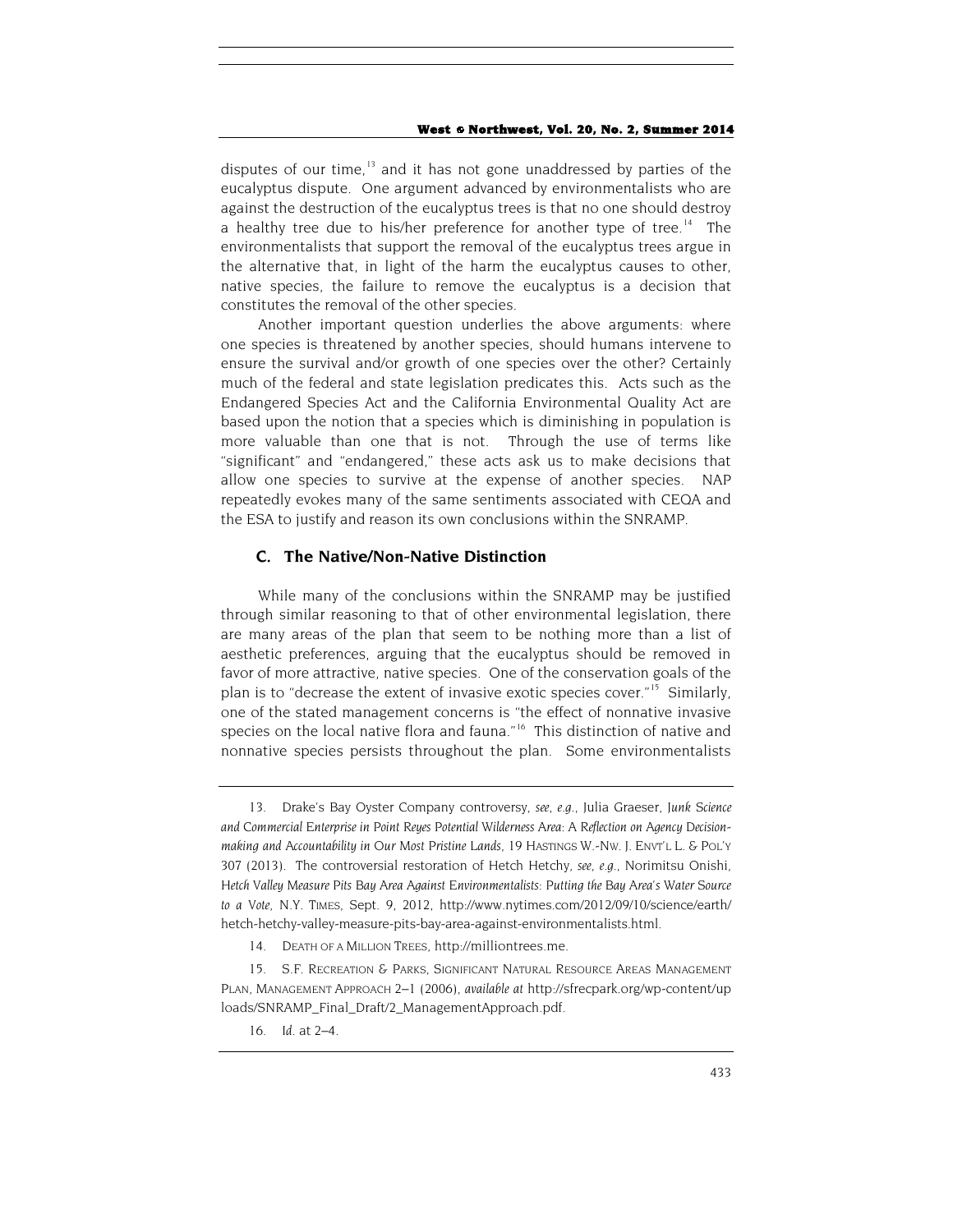<span id="page-6-0"></span>have termed this process based on aesthetic preferences "plant fascism."<sup>[17](#page-6-1)</sup> While NAP may, debatably, have a responsibility in ensuring that biodiversity remains in the Natural Areas of San Francisco,<sup>[18](#page-6-2)</sup> other organizations, who cannot arguably have any such duty, are opting to trash the eucalyptus in favor of more "native" species as well.<sup>[19](#page-6-3)</sup>

The most recent debate is in the Mount Sutro Open Space Reserve, owned by the University of California at San Francisco and known by residents as "Sutro Forest." In 2009, UCSF released plans to give Sutro Forest a face-lift, if you will. Similar to the SNRAMP, the plan proposes to cut more than half of the 45,000 eucalyptus trees in Sutro Forest and replace them with native plants and shrubs.<sup>20</sup> While the plan uses much of the same reasoning as the SNRAMP, residents "aren't buying it."<sup>[21](#page-6-5)</sup> The director of the grassroots volunteer organization dedicated to maintaining the reserve stated, "[t]he real bottom line to all of this is that you need management to ensure that we have a healthy forest."<sup>22</sup> Opponents argue, however, that the forest should be respected as it is, and that "its density is one of its beauties" due to the rarity of such forests in the City.<sup>[23](#page-6-7)</sup> Thus, the issues in this battle are largely the same as those in the battle over the SNRAMP, with opponents of eucalyptus removal accusing the organizations responsible of "destroy[ing] an enchanted 'cloud forest' in furtherance of 'plant fascism."<sup>[24](#page-6-8)</sup>

- 20. Fimrite, *supra* note [17.](#page-6-0)
- 21*. Id.*
- 22*. Id.*
- 23*. Id.*
- <span id="page-6-8"></span>24*. Id.*

<span id="page-6-1"></span><sup>17.</sup> Peter Fimrite, *UCSF, Neighbors Tangle Over Eucalyptus*, S.F. CHRON., Mar. 1, 2013, http://www.sfgate.com/science/article/UCSF-neighbors-tangle-over-eucalyptus-4322421.php.

<span id="page-6-2"></span><sup>18.</sup> Natural Areas Program, S.F. RECREATION & PARKS, http://sfrecpark.org/parksopen-spaces/natural-areas-program/ (last visited Feb 28, 2013). ("The mission of the program is . . . to preserve, restore, and enhance remnant natural areas.").

<span id="page-6-7"></span><span id="page-6-6"></span><span id="page-6-5"></span><span id="page-6-4"></span><span id="page-6-3"></span><sup>19.</sup> Referring to the debate over the eucalyptus in UCSF's Sutro Forest. *See generally,* SAVE MOUNT SUTRO FOREST, http://sutroforest.com.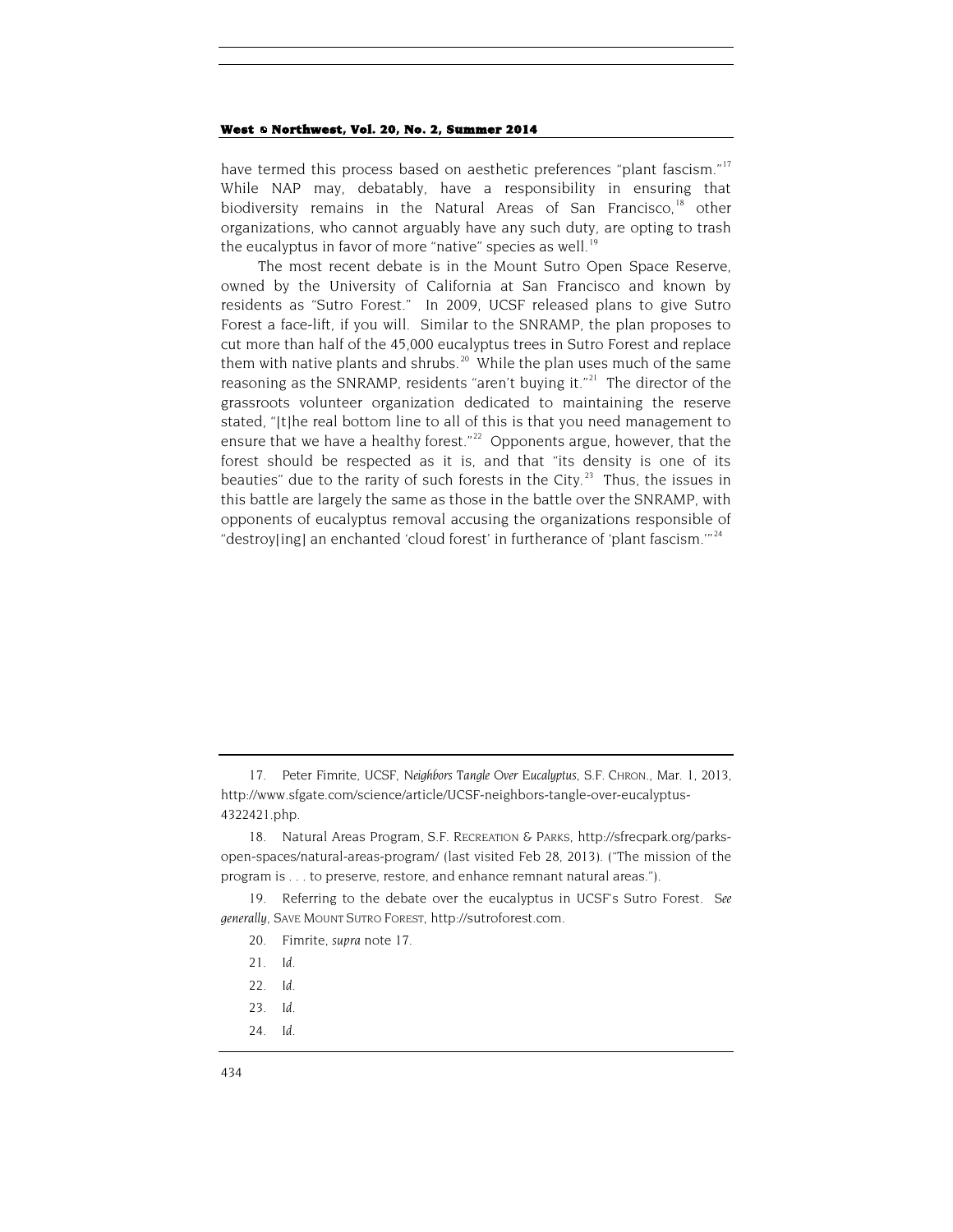

The eucalyptus isn't the only species that has fallen victim to this native/nonnative dichotomy. Parks and wildlife areas all over the country are warning their patrons about "alien invaders." One sign, in Wekiwa Springs State Park in Apopka, Florida, exclaims, "Alien Invaders are Among Us!" in large font on a sign warning about invasive species at the entrance to

<span id="page-7-0"></span><sup>25.</sup> Photo by author of a poster at the entrance to Wekiwa Springs State Park, Apopka, Florida, March 11, 2013.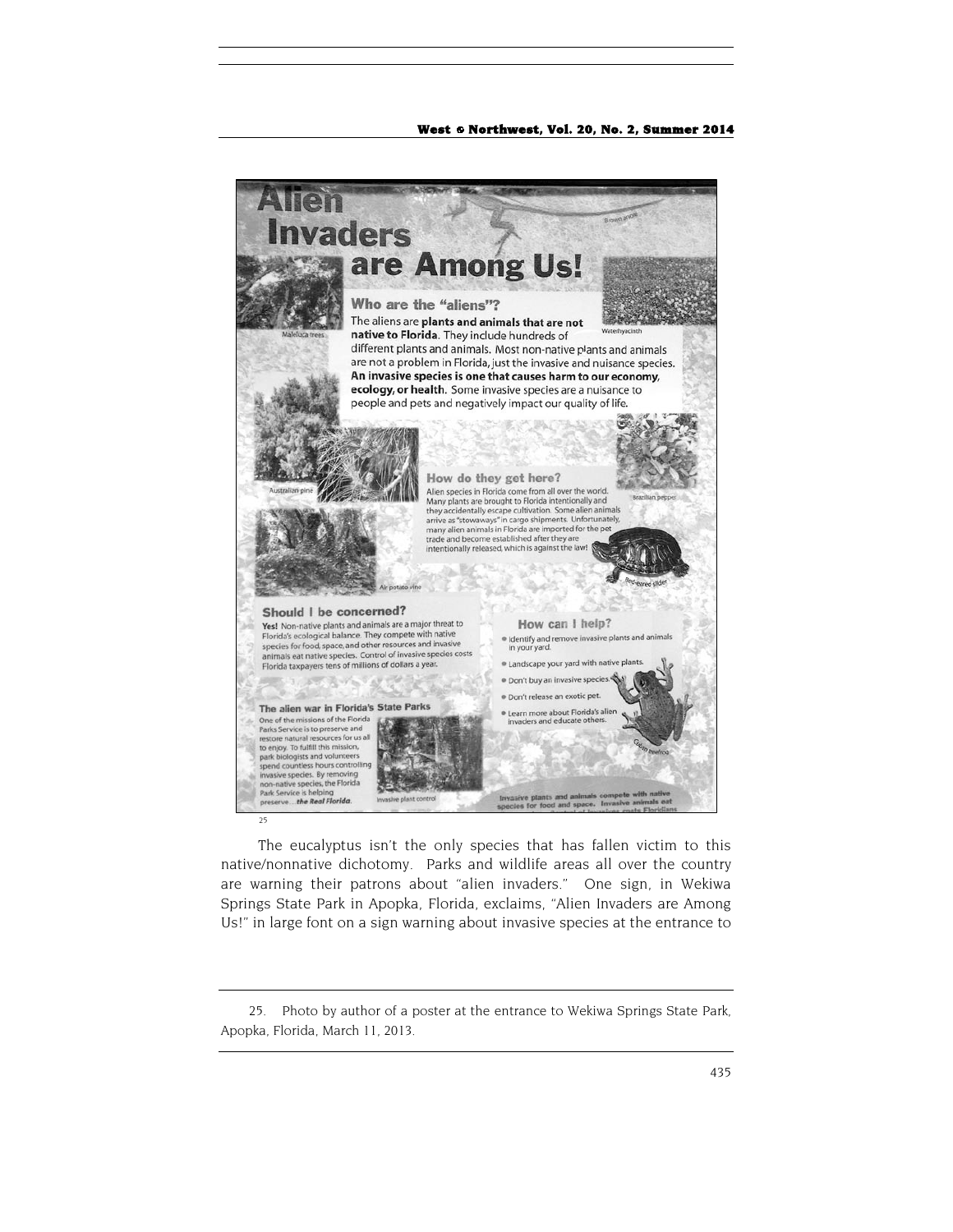<span id="page-8-0"></span>the park.<sup>[26](#page-8-1)</sup> The poster goes on to explain that "invasive animals eat native" species," $27$  as though the diets of the listed species are based solely on the native/nonnative distinction. One of the invasive species at issue on this poster, and in about half of Florida, is the Cuban Tree Frog.<sup>[28](#page-8-3)</sup> The University of Florida's Wildlife Extension Program has issued a recommendation that anyone who finds a Cuban Tree Frog should "humanely euthanize it." $2^9$ Although the Cuban Tree Frog does prey on several "native" frog species, such as the American Green Tree Frog and the Squirrel Frog, $30$  none of the species on which it preys are listed as endangered or threatened under the federal or analogous state statutes. $31$  Aside from the preying attributes of the Cuban Tree Frog, no other dangers or harms are associated with it. Moreover, in arguing for the removal of the Cuban Tree Frog, proponents play largely on statements relating to the frog's nonnativity, such as, "The Cuban Tree Frog entered this country most likely by stowing away on cargo vessels bringing goods into Key West."<sup>[32](#page-8-7)</sup> By using such phrasing to discuss the frog's origins, the writer is evoking anti-immigration sentiments and suggesting that the Cuban Tree Frog doesn't have as much of a right to be in the United States as say, the American Green Tree Frog. In light of this, it seems rather drastic to recommend euthanizing a particular species simply because it preys on a species that is considered somehow preferable to its own—especially when the preference is based solely on the fact that the preyed upon species are native and the preying species is not.

The focus of this note, then, is how, when, and why we value one species over another. Looking at CEQA and the ESA provides some insight into the justifications given by the legislature in the past. When these statutes aren't used, however, organizations are quick to come up with other ways in which they think they are justifying such decisions. When it is decided that one species is more desirable than another, the question remains of whether it is appropriate for humans to intervene in order to save the desired species from desecration by the dominant species. As the

<sup>26</sup>*. Id*.

<sup>27</sup>*. Id.*

<span id="page-8-3"></span><span id="page-8-2"></span><span id="page-8-1"></span><sup>28.</sup> Beverly Hill, *Invasive Frogs in Florida: Cuban Tree Frogs*, NORTHWEST FLORIDA OUTDOOR ADVENTURE (Apr. 2, 2012), http://www.northwestfloridaoutdooradventure. com/2012/04/02/invasive-frogs-in-florida-cuban-tree-frogs.

<sup>29</sup>*. Id.*

<sup>30</sup>*. Id.*

<span id="page-8-7"></span><span id="page-8-6"></span><span id="page-8-5"></span><span id="page-8-4"></span><sup>31.</sup> Federal list of endangered or threatened amphibians, U.S. Fish & Wildlife Serv., http://ecos.fws.gov/tess\_public/SpeciesReport.do?groups=D&listingType=L&mapstatus=1. Florida List of Imperiled Amphibians, Fla. Fish & Wildlife Conservation Comm'n., http:// myfwc.com/wildlifehabitats/imperiled/profiles/amphibians.

<sup>32.</sup> Hill, *supra* not[e 28.](#page-8-0)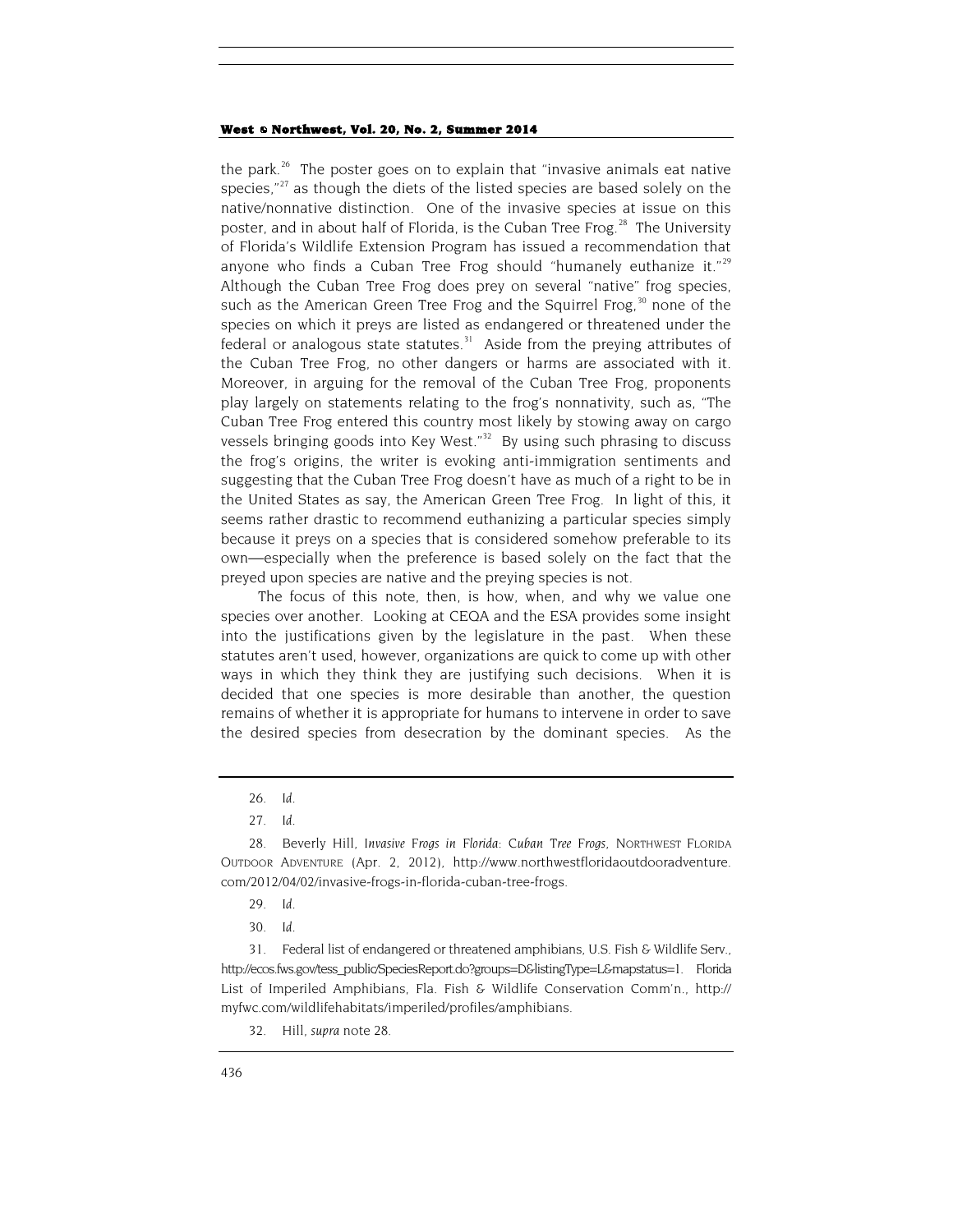following research will show, the answers to these questions largely depend on the specific area in which that species is present. Moreover, when we are forced to make decisions between one species and another, those decisions should be based on scientific or ecological concerns, and not merely the notion of an aesthetically pleasing nostalgia.

# **II. CEQA**

### **A. Overview**

Speciesism, or the valuation of one species over another, often occurs within the law in situations requiring compliance with a statute. Statutes can either directly or indirectly effectuate speciesism. A species-specific animal ban, for example, directly effectuates speciesism by not allowing a certain species of animal to be owned in the area because the city or state has determined that the benefits of the presence of that animal are outweighed by the harms or risks that the animal poses. When words such as "significant," "substantial," and "adverse" are the words upon which action in compliance with an environmental statute is required, the end result can often lead to valuing one species over another. The California Environmental Quality Act ("CEQA") indirectly effectuates speciesism by requiring the complying party to determine the meaning of "significant" as it applies to their actions in the environment.

CEQA was enacted in 1970 to create a protocol for environmental analysis that would be adhered to in every state and local agency's decisionmaking process. It is analogous to the federal National Environmental Protection Act. $33$  The purpose of CEQA is to force government officials to evaluate the effect of proposed actions on the environment, available mitigation measures, and alternatives thereto. This allows government officials, and more importantly, the public, to evaluate agency decisions in the context of their effect on the environment.<sup>[34](#page-9-1)</sup>

Compliance with CEQA entails a 3-step process. The first step is to conduct a preliminary review to determine whether or not CEQA applies. Where the government undertakes, finances, or approves a project, CEQA generally applies.<sup>[35](#page-9-2)</sup> Secondly, if it is determined that CEQA applies, the agency must conduct an initial study to determine whether the proposed action is likely to have a significant effect on the environment.<sup>[36](#page-9-3)</sup> A significant effect is statutorily defined as "a substantial or potentially substantial adverse change in the physical conditions existing within the

<span id="page-9-3"></span>36*. Id.*

<span id="page-9-0"></span><sup>33.</sup> CAL. CODE REGS. tit. 14, §15002 (2013).

<span id="page-9-2"></span><span id="page-9-1"></span><sup>34</sup>*. Id.*

<sup>35</sup>*. Id.*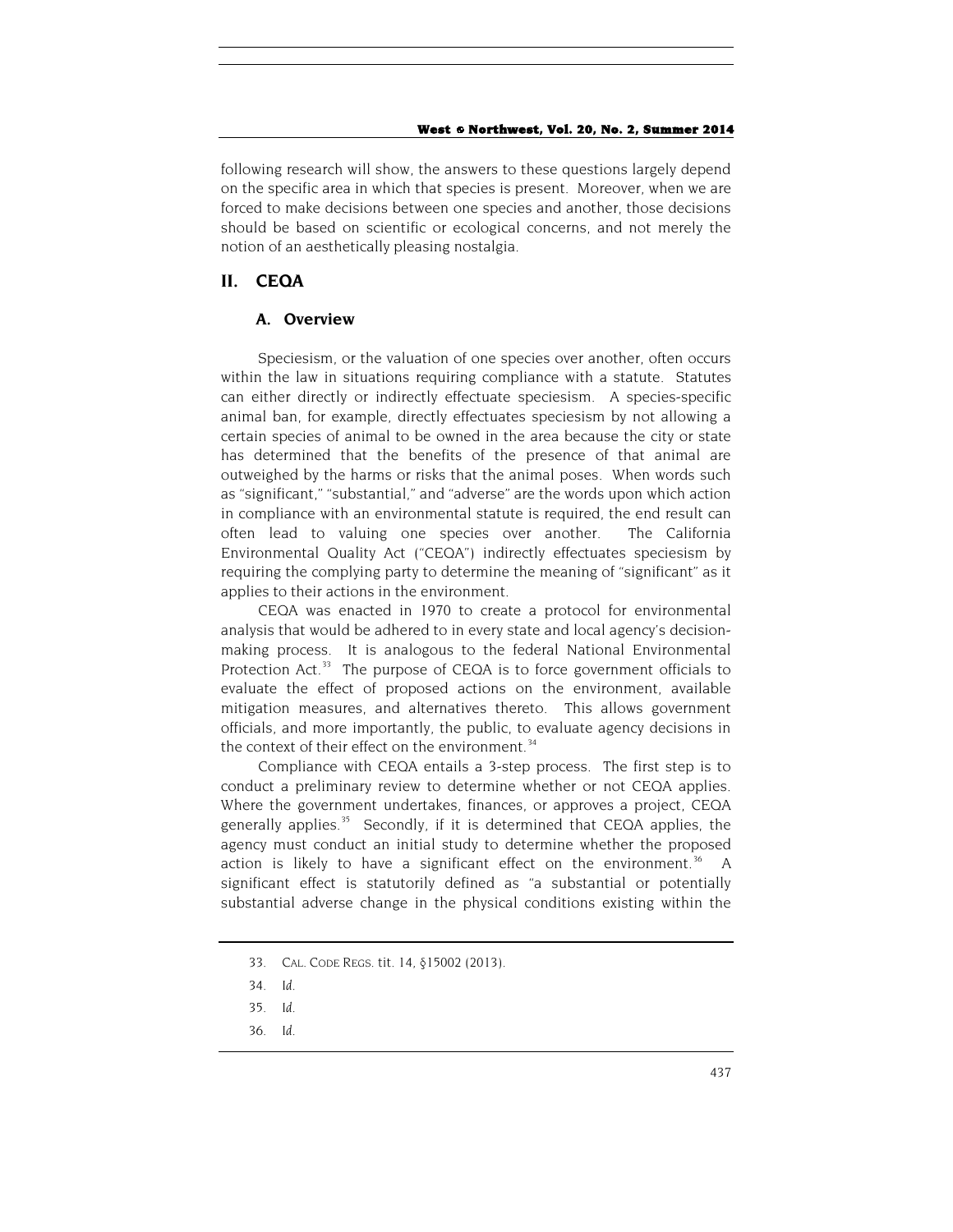area affected by the project."<sup>[37](#page-10-1)</sup> Finally, if the agency determines that the proposed action is likely to significantly affect the environment, the agency must prepare an Environmental Impact Report ("EIR").

### <span id="page-10-0"></span>**B. Initial Study**

In the beginning of the CEQA process, the word "significant" dictates whether the action even merits review in the form of an EIR. In this case, the question is whether the action as a whole is likely to have a significant effect on the environment. The initial study must consider all phases of the proposed action, including planning, implementation, and operation.<sup>[38](#page-10-2)</sup> Significance in the context of CEQA can be aptly divided into two basic categories: quantitative significance and qualitative significance.<sup>[39](#page-10-3)</sup> Quantitative significance denotes a threshold relying solely on numbers. Therefore, if a certain amount of trees are to be destroyed, the significance would depend on the amount. Qualitative significance refers to the type of effect at issue. Thus, if a certain species of tree is to be destroyed, the significance would depend on the species. Qualitative significance generally gives more discretion to define which effects are considered significant.<sup>[40](#page-10-4)</sup>

The most commonly used test to determine significance in the initial study phase of CEQA is the "fair argument" test, first set forth by the California Supreme Court in *No Oil, Inc. v. City of Los Angeles*. [41](#page-10-5) According to the Court, in order to accomplish the goals of CEQA, an EIR must be prepared "whenever it can be fairly argued on the basis of substantial evidence that the project may have significant environmental impact."<sup>[42](#page-10-6)</sup> Although the exact wording of the statute has changed since this decision was issued,<sup>[43](#page-10-7)</sup> the tests used today are largely the same. In *Pocket Protectors v*. *City of Sacramento*, the city did not prepare an EIR in connection with its approval of a new 20-acre housing development.<sup>[44](#page-10-8)</sup> Using the "fair argument

- 40*. Id.*
- 41*. Id.*; No Oil, Inc. v. City of L. A., 13 Cal. 3d 68 (1975).
- 42*. No Oil*, 13 Cal. 3d at 75.

<span id="page-10-8"></span><span id="page-10-7"></span><span id="page-10-6"></span><span id="page-10-5"></span>43. Watts, supra note [39](#page-10-0) at 232. (Prior to the 1993 amendments, CEQA required preparation of an EIR where there was "substantial evidence" that an action may have a significant effect on the environment; amendments changed language to "substantial evidence in light of the whole record.").

44. Pocket Protectors v. City of Sacramento, 124 Cal. App. 4th 903 (2004).

<span id="page-10-1"></span><sup>37.</sup> Cal. Farm Bureau Fed'n v. Cal. Wildlife Conservation Bd., 143 Cal. App. 4th 173, 185 (2006).

<sup>38.</sup> CAL. CODE REGS. tit. 14, §15603 (2013).

<span id="page-10-4"></span><span id="page-10-3"></span><span id="page-10-2"></span><sup>39.</sup> John Watts, *Reconciling Environmental Protection with the Need for Certainty: Significance Thresholds for CEQA*, 22 ECOLOGY L.Q. 213, 218 (1995).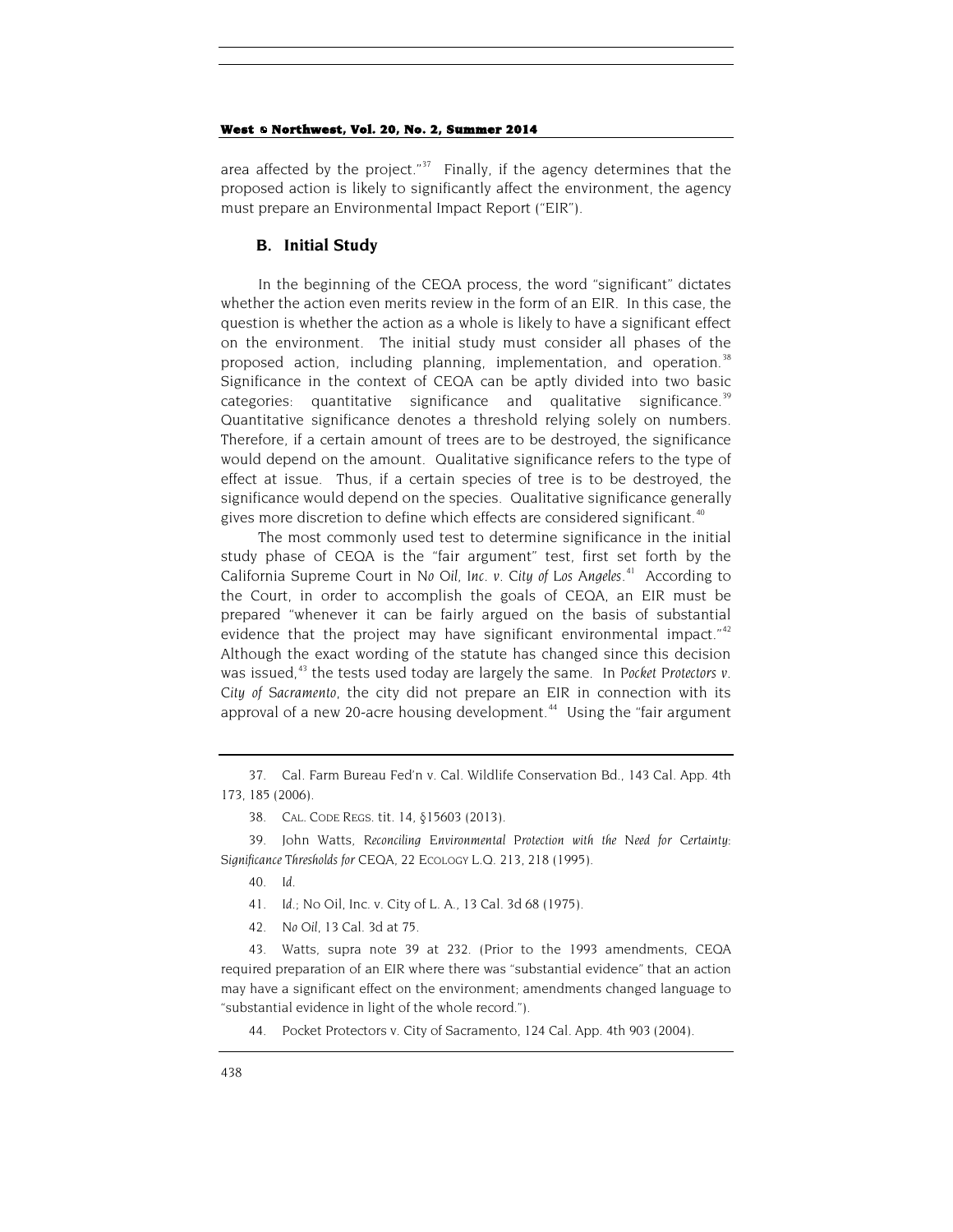standard," the court stated that an EIR must be prepared where there is substantial evidence to support a fair argument, even if there is also substantial evidence that the proposed action will *not* significantly affect the environment.<sup>45</sup> The court also emphasized CEQA's definition of substantial evidence—that is, "enough relevant information and reasonable inferences from this information that a fair argument can be made to support a conclusion, even though other conclusions might also be reached."<sup>[46](#page-11-1)</sup> In *Pocket Protectors*, the court ultimately held that the approval of the housing project was significant within the meaning of CEQA and that the plaintiffs had provided substantial evidence of the same. $47$  These cases suggest that the phrase "may cause a significant effect on the environment"<sup>[48](#page-11-3)</sup> is meant to be rather broadly construed and that most projects involving the environment in some way will require an EIR. The courts, then, at least in this step of the CEQA process, view the word "significant" as encompassing quantitative and qualitative significance. Thus, the removal of one Manzanita bush would be significant, but so would the removal of thousands of eucalyptus trees.

<span id="page-11-5"></span>While the CEQA compliance process was fairly involved for NAP, much like anything that has room for public comment in San Francisco, most of the contentious points did not arise until the EIR phase. Given the extensive planned restoration and development of the natural areas, NAP quickly conceded that the SNRAMP would require consideration under CEQA in August of 2006.<sup>[49](#page-11-4)</sup> The initial study phase, which can be contentious for some agencies, wasn't at issue for NAP. Although NAP didn't give any reason for why it determined an EIR was required, it's fairly easy to see how they came to that determination so quickly. Because the entire focus of the SNRAMP was changing the environment, it was fairly obvious it would be an action likely to affect the environment, even if the effect isn't necessarily negative. Moreover, it's clear that the removal of the eucalyptus trees would give rise to a "fair argument" of significance under either the quantitative or the qualitative definitions. While various arguments have been advanced as to the qualitative significance of the eucalyptus, a fair argument can be made that any living thing is qualitatively significant. In the alternative, the sheer percentage of the eucalyptus trees slated for removal, 5% in the

48. CAL. CODE REGS. tit. 14, §15603(b)(1) (2013).

<span id="page-11-4"></span><span id="page-11-3"></span><span id="page-11-2"></span><span id="page-11-1"></span><span id="page-11-0"></span>49*. SNRAMP Development Timeline*, S.F. RECREATION & PARKS, http://sfrecpark.org/ parks-open-spaces/natural-areas-program/significant-natural-resource-areas-manage ment-plan (last visited Jan. 17, 2013).

<sup>45</sup>*. Id.* at 927.

<sup>46</sup>*. Id.* (internal quotations omitted).

<sup>47</sup>*. Id.*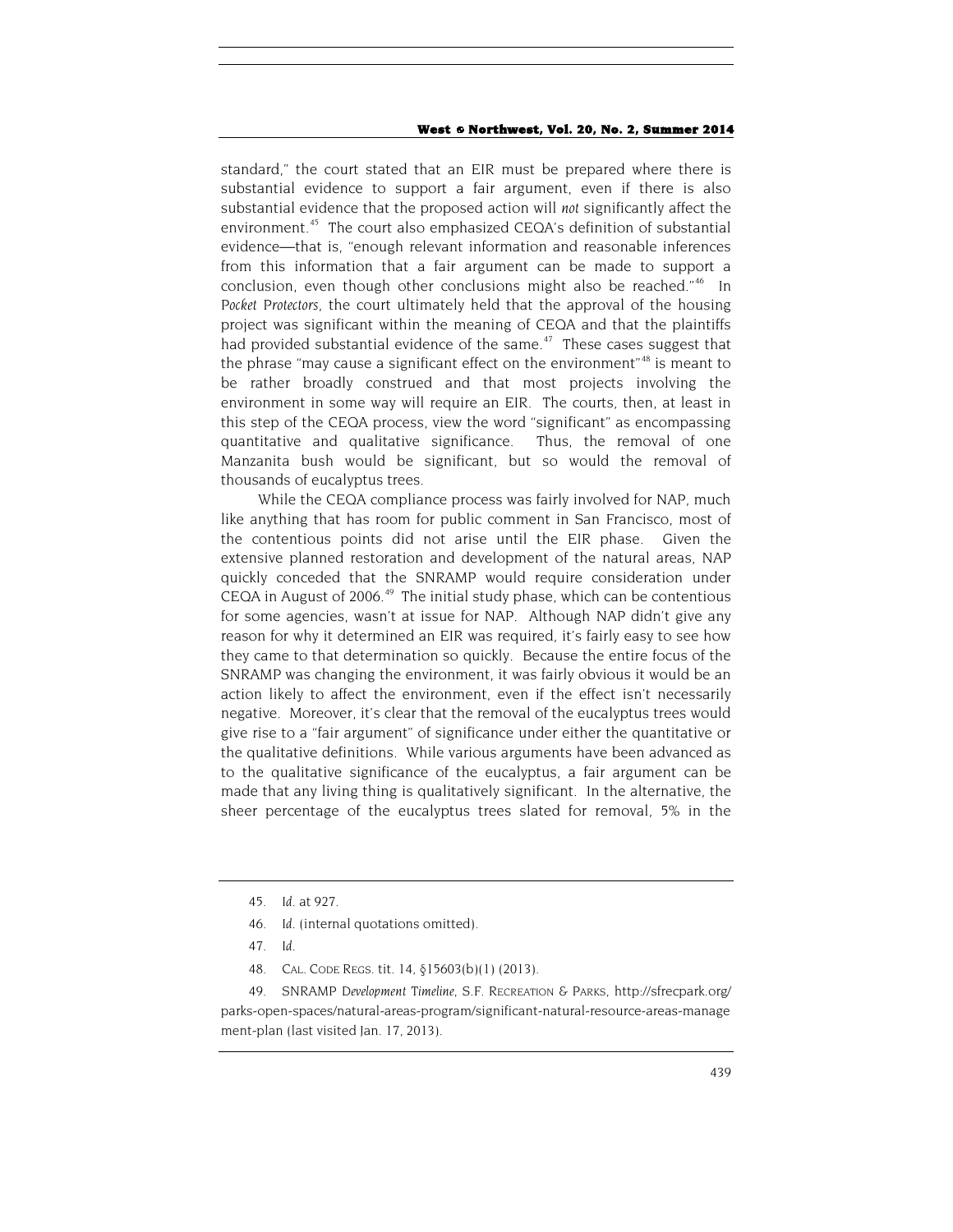<span id="page-12-8"></span>Natural Areas of San Francisco and 28% in Sharp Park,<sup>[50](#page-12-0)</sup> was more than enough to make a fair argument for quantitative significance.

Briefly looking at the case law in this area, it is clear that the courts have applied the word "significant" rather broadly.<sup>[51](#page-12-1)</sup> In most instances, the action will be deemed to have the possibility of causing a significant effect. The rationale behind this is that the EIR is the stage where parties are free to argue the actual significance of the effects of a proposed action.<sup>[52](#page-12-2)</sup> Therefore, most courts simply err on the side of requiring an EIR. This has garnered much criticism, however, because while the EIR is the "heart" of the CEQA process, it is also the most cost intensive. $53$ 

### **C. EIR**

Lastly, in the EIR stage, a finding of significance requires that the agency provide a list of available alternatives to the action. The EIR must: "describe the proposed project and its environmental setting, state the objectives sought to be achieved, identify and analyze the significant effects on the environment, state how those impacts can be mitigated or avoided, and identify and analyze alternatives to the project."<sup>[54](#page-12-4)</sup> The agency or project proponent must prepare the EIR before an agency decision is made. The purpose of the EIR is to provide decision makers with information they can use in deciding whether or not to approve a project, not to inform them of the effects of a decision already made.<sup>[55](#page-12-5)</sup> It is equally important that the public "be given an adequate opportunity to comment" on the proposed project before any decision is made.<sup>[56](#page-12-6)</sup>

Although there are strict requirements for when and how an EIR should be filed, the requirements of the EIR itself are less taxing. "An EIR that 'satisfies' CEQA 'requirements' may nonetheless demonstrate the project carries with it significant immitigable adverse effects."<sup>[57](#page-12-7)</sup> Therefore, while an EIR does make agencies accountable for the environmental effects

- 52*. Pocket Protectors*, 124 Cal. App. 4th at 929.
- 53*. See generally,* Watts, supra not[e 39](#page-10-0) at 233.
- 54. Cmtys. for a Better Env't v. City of Richmond, 184 Cal. App. 4th 70, 79 (2010).
- <span id="page-12-5"></span>55. Save Tara v. City of W. Hollywood, 45 Cal. 4th 116, 134 (2008).
- 56*. Communities for a Better Environment*, 184 Cal. App. 4th at 80.
- <span id="page-12-7"></span><span id="page-12-6"></span>57*. Save Tara,* 45 Cal. 4th at 141.

<span id="page-12-0"></span><sup>50.</sup> S.F. PLANNING DEP'T, DRAFT ENVIRONMENTAL IMPACT REPORT, SIGNIFICANT NATURAL RESOURCE AREAS MANAGEMENT PLAN 462 (2011), *available at* http://sfmea.sf planning.org/2005.0912E\_DEIR.pdf.

<span id="page-12-4"></span><span id="page-12-3"></span><span id="page-12-2"></span><span id="page-12-1"></span><sup>51</sup>*. See, e.g.*, Citizens for Responsible and Open Gov't v. City of Grand Terrace, 160 Cal. App. 4th 1323 (2008); Citizens for Responsible Equitable Envtl. Dev. v. City of Chula Vista, 197 Cal. App. 4th 327 (2011).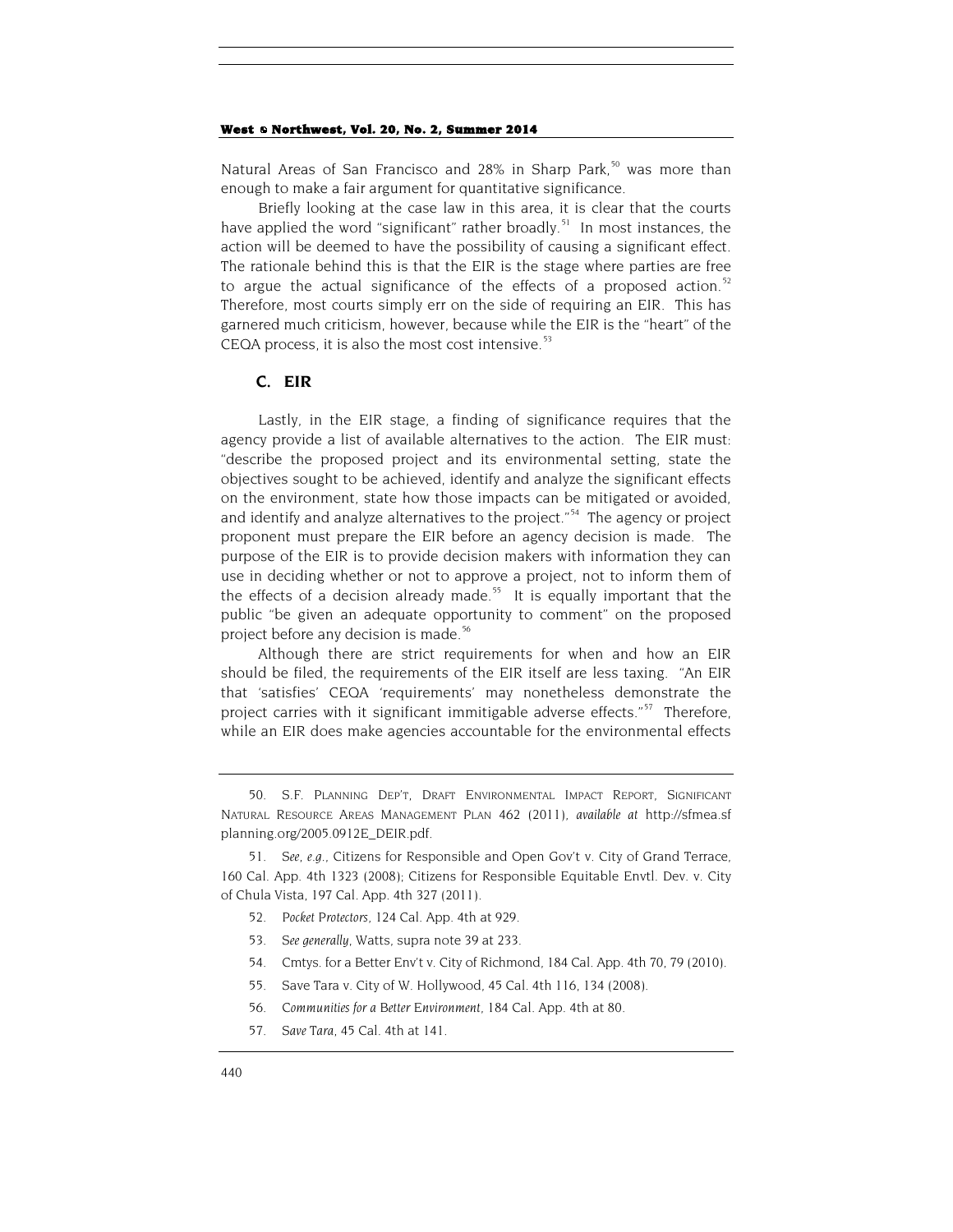of their decisions and increase the transparency of the same, it does not ultimately require that any of those decisions be changed. This is not to say, however, that CEQA is only an "information-forcing" statute. Unlike NEPA, CEQA prohibits agencies from approving a project with significant environmental effects where feasible mitigation measures are available which would lessen or eliminate those effects.<sup>58</sup>

While a court may not strike down an EIR simply because it disagrees with a finding of no significance, it can hold that the EIR is inadequate if those findings are not all clearly explained. [59](#page-13-1) In *Protect the Historic Amador Waterways v. Amador Water Agency*, the court held an EIR to be insufficient when the agency failed to explain why a planned pipeline would have a "less than significant" effect. $60$  Insufficiency findings such as this can be easily avoided with a simple explanation.<sup>61</sup> Generally speaking, as long as a good faith effort to fully disclose is made on the part of the agency, the court will accept the  $EIR.<sup>62</sup>$  $EIR.<sup>62</sup>$  $EIR.<sup>62</sup>$ 

NAP prepared, and released for comment, the draft EIR for SNRAMP in August of 2011.<sup>[63](#page-13-5)</sup> Because there are separate plans for each natural area within SNRAMP, the draft EIR analyzed all the separate aspects of each focal project within SNRAMP. It lists all possible impacts, along with the significance level of the impacts and any mitigation measures that can or will be taken to lessen these impacts.<sup>[64](#page-13-6)</sup> The impacts are ranked in varying degrees depending on the severity of the impact. $65$  The degrees of impact include: "significant and unavoidable impact," "significant and unavoidable impact with mitigation," "less than significant impact with mitigation," "less than significant impact," and "no impact."<sup>[66](#page-13-8)</sup> Possible or planned mitigation measures are given where indicated that they are available.

"Invasive tree and vegetation removal" is listed four times in the EIR and each time it is deemed to have a "less than significant" impact.<sup>[67](#page-13-9)</sup> The total "invasive tree removal" proposed in the plan is 5% of invasive trees in

- 60*. Id.* at 1104.
- 61. Watts, *supra* not[e 39](#page-10-0) at 234.
- 62*. Id.* at 234.
- 63. S.F. RECREATION & PARKS, *supra* not[e 49.](#page-11-5)
- <span id="page-13-6"></span>64. S.F. PLANNING DEP'T, *supra* not[e 50.](#page-12-8)
- <span id="page-13-7"></span>65*. Id*. at 3.
- <span id="page-13-8"></span>66*. Id*.
- <span id="page-13-9"></span>67*. Id.* at 11, 12.

<span id="page-13-0"></span><sup>58.</sup> Todd Nelson, *Save Tara and the Modern State of the California Environmental Quality Act*, 45 LOY. L.A. L. REV. 289, 291 (2011).

<span id="page-13-5"></span><span id="page-13-4"></span><span id="page-13-3"></span><span id="page-13-2"></span><span id="page-13-1"></span><sup>59.</sup> Protect the Historic Amador Waterways v. Amador Water Agency, 116 Cal. App. 4th 1099 (2004).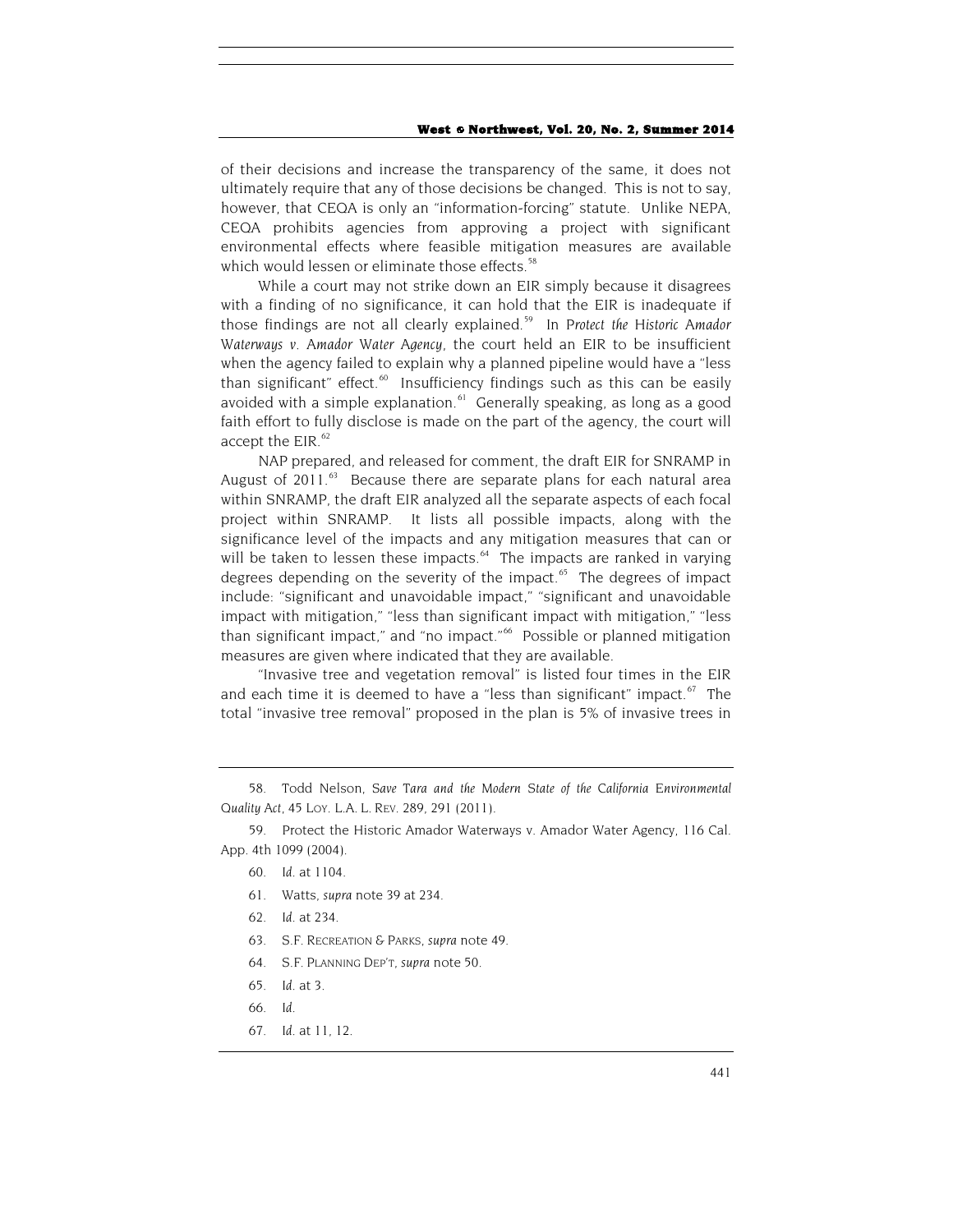the San Francisco Natural Areas and 28% at Sharp Park.<sup>68</sup> NAP goes on to further define each instance of the "less than significant" expected impact, stating that such activities "would not result in a substantial adverse change in the significance of historic landscapes or urban forests,"<sup>[69](#page-14-1)</sup> and "would not result in a substantial adverse change in the significance of the Golden Gate Park Historic District contributing sites."<sup>70</sup> "Historic landscapes" are defined by the EIR as areas: "1) associated with an event or series of events of historical note; or 2) represent the visual perception of a particular period of civilization, a way of life, or patterns of living."<sup>71</sup> "Urban forest," on the other hand, is defined as "[a] significant stand of nonindigenous trees." $72$  "Golden Gate Park Historic District contributing sites," however, is not further defined.

Under such definitions, it is unclear whether or not NAP is examining the significance of the impact of the tree removal as intended by CEQA. The purpose of the EIR is to "identify the significant effects on the environment of a project,"<sup>[73](#page-14-5)</sup> not necessarily just the effects on the specific habitat involved. To state that the removal of invasive trees and plants will not have a significant effect on the "historic landscape" does not mean that such removal will not have a significant effect on the environment. An analysis that only looks at the effects of decisions on the individual habitat directly involved is inconsistent with the purpose CEQA, to inform decision makers about the effects of proposed actions on the *environment*. [74](#page-14-6)

Also of note is the fact that the impact conclusions of the EIR dealing with the removal of invasive trees are not further explained. While NAP gives a few words to each impact conclusion stating what habitat or area will not be affected by the removal of the trees,<sup>[75](#page-14-7)</sup> it doesn't explain why this habitat will not be affected. Courts have held EIRs insufficient in the past where significance findings were unexplained.[76](#page-14-8) In *Protect the Historic Amador Waterways v. Amador Water Agency*, the court held the EIR to be insufficient because the agency failed to explain why a planned pipeline would have a "less than significant effect." $77$ 

- <span id="page-14-0"></span>68*. Id.* at 462.
- <span id="page-14-2"></span><span id="page-14-1"></span>69*. Id.* at 11.
- 70*. Id.*
- <span id="page-14-3"></span>71*. Id.* at xi.
- 72*. Id.* at xii.
- 73. CAL. PUB. RES. CODE § 21002.1 (West 2013).
- 74. CAL. PUB. RES. CODE §§ 21002.1, 2100(a) (West 2013).
- 75. S.F. PLANNING DEP'T, *supra* not[e 50](#page-12-8) at 11, 12.

<span id="page-14-9"></span><span id="page-14-8"></span><span id="page-14-7"></span><span id="page-14-6"></span><span id="page-14-5"></span><span id="page-14-4"></span>76. Protect the Historic Amador Waterways v. Amador Water Agency, 116 Cal. App. 4th 1099 (2004).

77*. Id.* at 1104.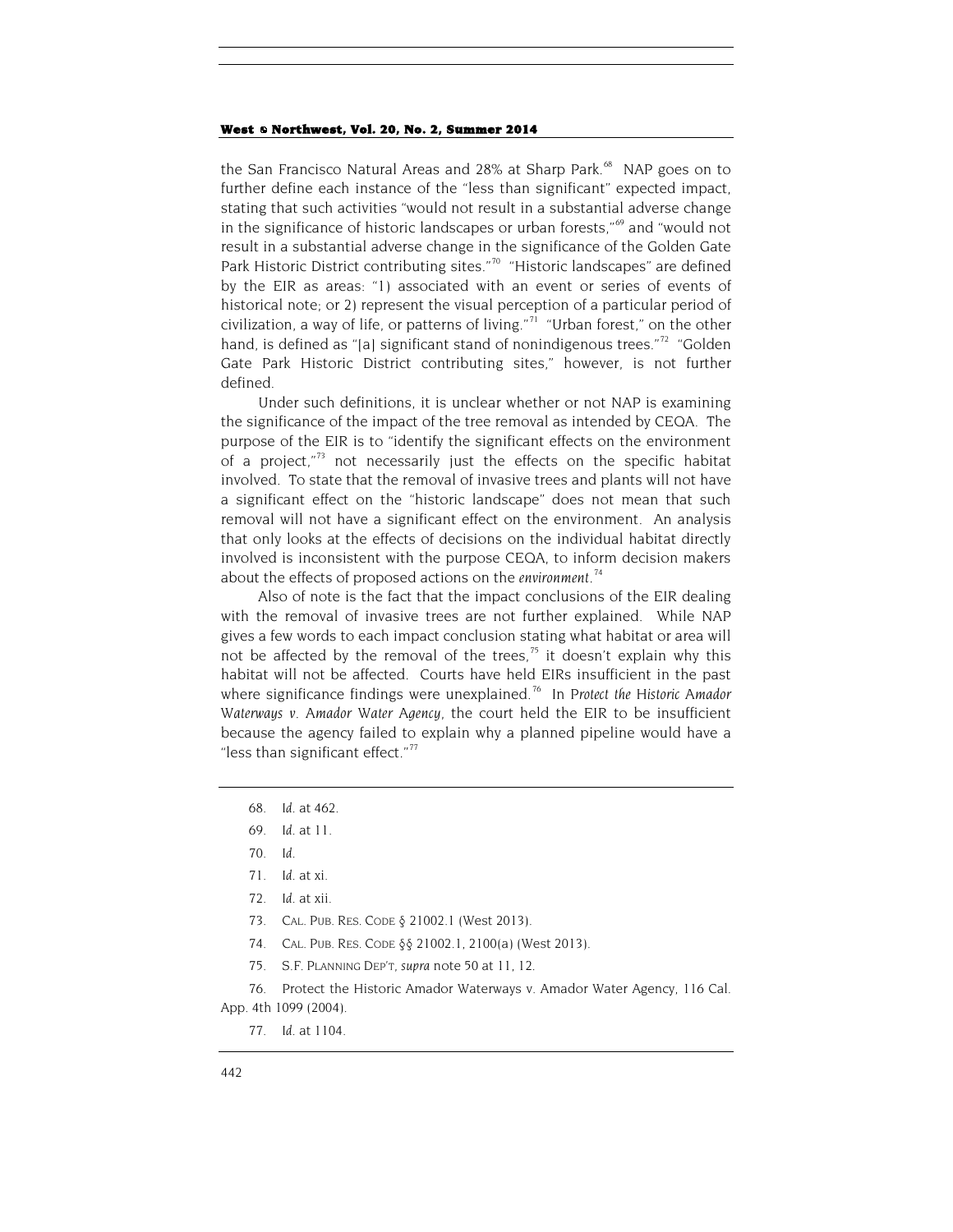Although the EIR considers the removal of invasive tree species to have a less than significant impact, the chance that "special status plant species" or their habitats would be affected by actions prescribed by the plan is determined to have a significant effect, prompting mitigation measures developed by NAP.<sup>78</sup> The EIR defines "special status species" as species with "recognized rarity or vulnerability to habitat loss or population decline."<sup>79</sup> While this term includes species listed as endangered or threatened under federal or state species legislation, the EIR notes that species that have been designated as "sensitive" or "species of special concern" by local resource agencies or conservation groups, such as the California Native Plant Society or Audubon Society, are included in this category as well.<sup>[80](#page-15-2)</sup> This definition, then, covers a wide variety of species and grants broad discretion to local resource agencies, such as NAP, to include essentially any species it sees fit.

What's more interesting is that nowhere in the Draft EIR is the category of "special status species" more fully explained—there are only two examples of conservation groups listed, and they are preceded by "e.g."<sup>[81](#page-15-3)</sup> Therefore, it isn't clear which conservation organizations or categories of concern NAP is using to label something a "special status species." Taking the California Native Plant Society as an example, species on this society's Inventory of Rare and Endangered Plants are organized into four different categories.<sup>[82](#page-15-4)</sup> One of the categories within this list includes plants that "cannot [be called] 'rare' from a statewide perspective, [but] are uncommon enough that their status should be monitored regularly."<sup>[83](#page-15-5)</sup> Under the definition of special status species provided by NAP in the Draft EIR, a species that falls under this category could be considered a special status species by NAP because it has been marked as "of concern" by the California Native Plant Society, even though it is admittedly not rare, much less endangered or threatened.

The EIR considers the possible effects of SNRAMP on these broadly defined "special status" species or their habitats "significant," whereas the complete removal of invasive trees such as the eucalyptus is *not*. Although it is true that some species in this category fall under the federal and/or state endangered species legislation, there is ample room in the wording of the definition to include species not covered by any legislation at the discretion

- 80. S.F. PLANNING DEP'T, *supra* not[e 50](#page-12-8) at xii and 85, n. 4.
- 81. S.F. PLANNING DEP'T, *supra* not[e 50](#page-12-8) at 85, n. 4.

<span id="page-15-5"></span><span id="page-15-4"></span><span id="page-15-3"></span><span id="page-15-2"></span><span id="page-15-1"></span><span id="page-15-0"></span>82*. California Rare Plant Ranking System*, CALIFORNIA NATIVE PLANT SOCIETY, www.cn ps.org/cnps/rareplants/ranking.php.

<sup>78.</sup> S.F. PLANNING DEP'T, *supra* not[e 50](#page-12-8) at 29.

<sup>79.</sup> S.F. PLANNING DEP'T, *supra* not[e 50](#page-12-8) at xii.

<sup>83</sup>*. Id*.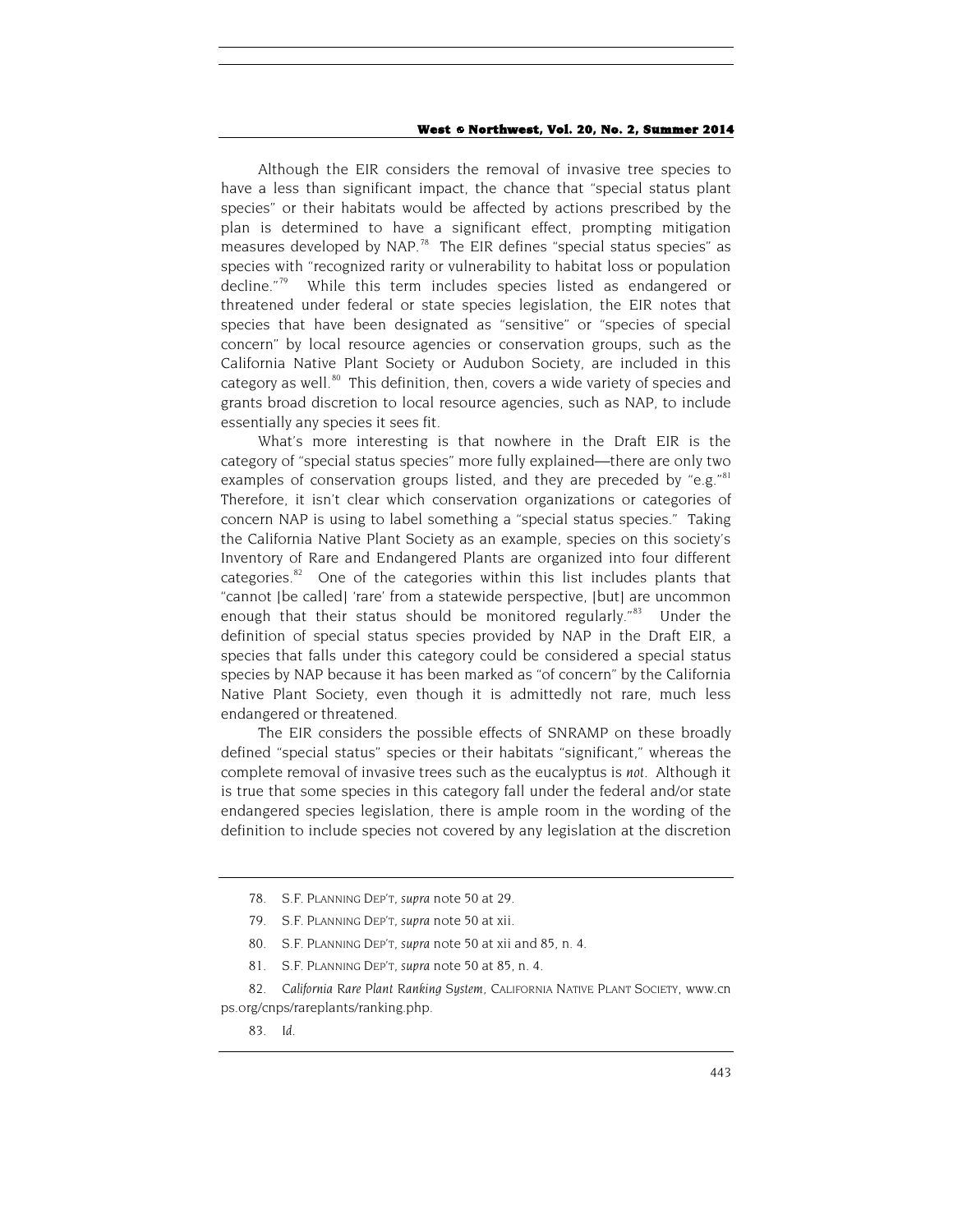<span id="page-16-2"></span>of the local resources agency, such as the California larkspur.<sup>[84](#page-16-0)</sup> It is unclear why an agency may deem certain species to be of "special concern" and worthy of mitigation measures or more protection under the EIR than an invasive species. Given the above stated percentages of planned eucalyptus removal, 5% in the Natural Areas and 28% in Sharp Park, the only answer readily available is that NAP has opted for a qualitative definition of significance here. NAP does not consider the eucalyptus to be as qualitatively significant as the "special status" species, and thus the removal of a far greater number of eucalypti is not significant in comparison to a far lesser chance of a "special status" species being disturbed.

By creating such a broad definition for "special status species," NAP has left itself room to include any aesthetically pleasing or native species that it can find, so long as that species is listed as "of special concern" by a state or local organization. By including threatened and endangered species within this distinction, a reader is likely to assume that any time this term is used, an endangered or threatened species is at issue. Although the threatened and endangered species at issue are arguably more qualitatively significant than the eucalyptus,<sup>[85](#page-16-1)</sup> the other species for which NAP has left room here are not. Because NAP hasn't listed all the specific species that fall within this "special status species" distinction, it's unclear whether species are included that are not threatened in any part of their range. With the definition of "special status species" given by NAP, it's impossible to tell whether the species replacing the eucalypti are more valuable. Moreover, because essentially any species can be included that is "of concern," the guidelines and standards by which NAP values the species are equally unclear. When making a decision to kill one species in the name of another, however, it should be completely clear that the species it is replaced by is somehow more valuable, either ecologically or in light of public policy concerns.

<span id="page-16-0"></span><sup>84.</sup> S.F. RECREATION & PARKS, SIGNIFICANT NATURAL RESOURCE AREAS MANAGEMENT PLAN, SITE-SPECIFIC CONDITIONS AND RECOMMENDATIONS, SHARP PARK 6.4-10 to 6.4-11 (2006), *available at* http://sfrecpark.org/wp-content/uploads/SNRAMP\_Final\_Draft/6\_ Site-Specific/64SharpPark.pdf. The California larkspur is recommended to replace the invasive species, such as the eucalyptus, that will be removed from the Sharp Park area; however, the California larkspur is not listed as endangered or threatened in either the state or federal endangered species statutes.

<span id="page-16-1"></span><sup>85.</sup> See discussion on endangered species *infra* pp. 443 and 449.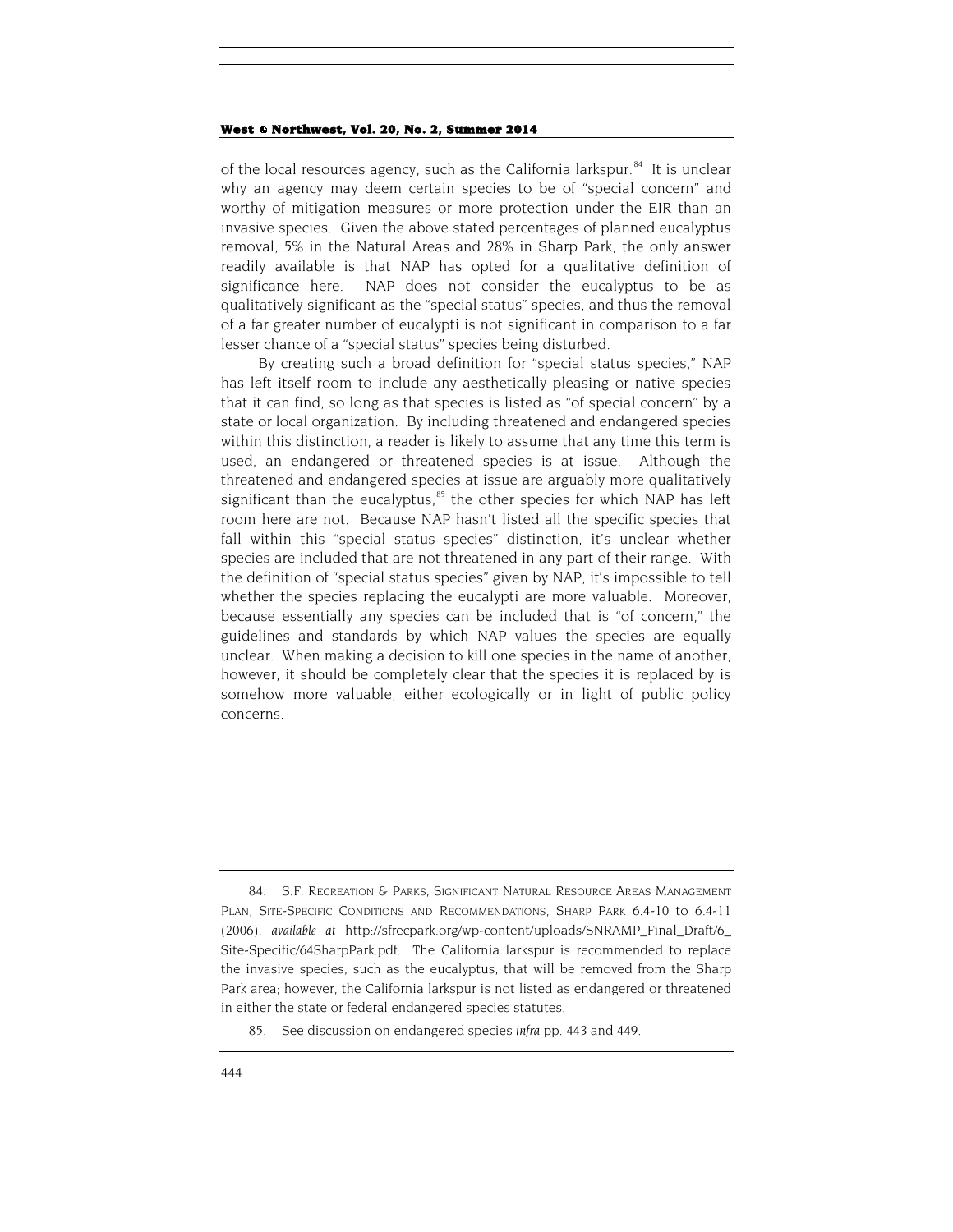# **III. The Endangered Species Act**

# **A. The Goals of the ESA**

The Endangered Species Act ("ESA") deals more directly with the valuation of certain species over others. There is also a state version of the law that is very similar, the California ESA, but for the purposes of this note the language of the federal ESA will be utilized for analysis. $86$  After finding that certain species were becoming extinct as a result of man's growth and development, Congress passed the Endangered Species Act to help mitigate the problem. $87$  With its goal being to provide a means by which endangered and threatened species may be conserved, the Act sets out several restrictions and prescriptions regarding actions possibly involving endangered species and their habitats.<sup>[88](#page-17-2)</sup> The ESA defines "endangered species," as "any species which is in danger of extinction throughout all or a significant portion of its range."[89](#page-17-3) The ESA sets forth guidelines for establishing the endangered or threatened status of a species along with establishing its critical habitat.<sup>90</sup> Most importantly, however, the ESA forbids the "taking" of any such species. $91$  "Take" is defined by the ESA as: "harass, harm, pursue, hunt, shoot, wound, kill, trap, capture, or collect, or to attempt to engage in any such conduct."<sup>[92](#page-17-6)</sup> Thus, the majority of guidelines in the ESA are negative restrictions instead of affirmative actions needing to be taken.

On its face the ESA may not seem to value one species over another. Because it protects only those species that are fewer in number and are in need of greater protection to thrive than those that are more abundant, it does not inherently value one species over another so much as put threatened or endangered species on equal footing with those that aren't. Questions pertaining to species valuation do arise, however, when affirmative action needs to be taken to destroy, inhibit or harm a nonendangered species in order to protect an endangered species. There, it is

<span id="page-17-6"></span>92*. Id.* at § 1532(19).

<span id="page-17-0"></span><sup>86.</sup> The parts of the ESA discussed here are mainly its goals and purposes. Given the sufficient similarity between the California and federal ESA on this score, it is only necessary to analyze one.

<span id="page-17-5"></span><span id="page-17-4"></span><span id="page-17-3"></span><span id="page-17-2"></span><span id="page-17-1"></span><sup>87.</sup> Endangered Species Act, 16 U.S.C. §1531(a) (West, Westlaw through P.L. 113-74 (excluding P.L. 113-66 and 113-73)).

<sup>88</sup>*. Id.* at § 1531(b).

<sup>89</sup>*. Id.* at § 1532(6).

<sup>90</sup>*. Id.* at § 1533.

<sup>91</sup>*. Id.* at § 1538.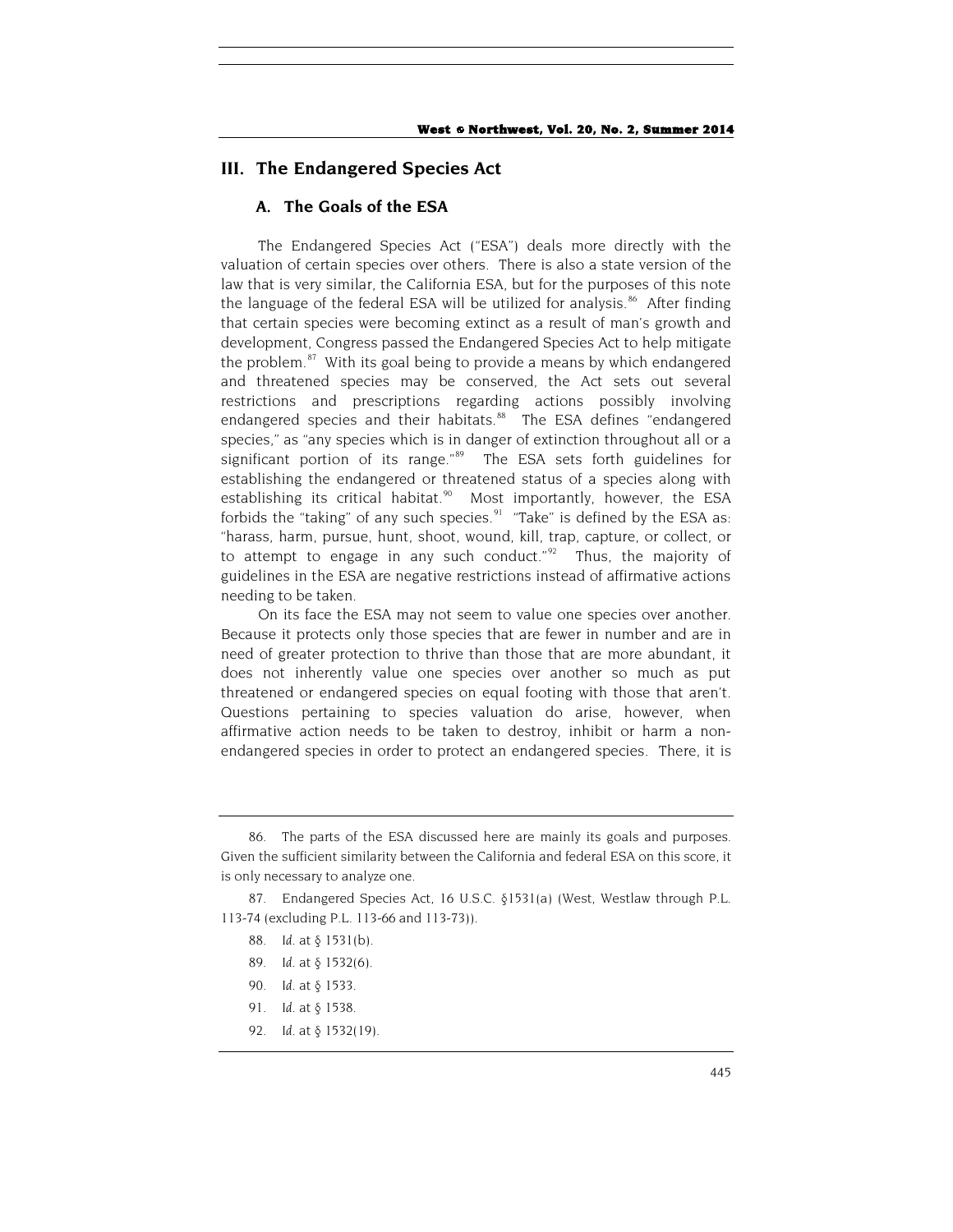not simply the case that a non-endangered species is not protected by the ESA, but that the species is actually harmed because of it.

### **B. Inaction as Action**

The Ninth Circuit has held that inaction where one species poses a threat to an endangered or threatened species constitutes a taking within the meaning of the ESA.<sup>[93](#page-18-0)</sup> In Palila v. Hawaii Department of Land and Natural *Resources* (Palila II), the habitat of an endangered bird, the Pailila, had come into jeopardy because of feral sheep. $94$  For several years preceding the case, the sheep had been maintained in the area, which happened to be the listed critical habitat of the Palila. $95$  The feral sheep fed on the mamane trees, an essential part of the Palila's habitat.<sup>[96](#page-18-3)</sup> The Ninth Circuit held that because the feral sheep were destroying the habitat of the Palila, any action short of eradicating all the feral sheep from the hill would constitute a taking.<sup>[97](#page-18-4)</sup> Therefore, if the government of Hawaii did not act to remove the feral sheep from the hill where the critical habitat was, its inaction would constitute a taking under the meaning of the ESA.

While SNRAMP neither fulfills nor violates any particular requirements the ESA, NAP uses the listed status of certain species to bolster its conclusions throughout SNRAMP. One of the first listed conservation and restoration goals of SNRAMP is to "maintain viable populations of all special status species."<sup>[98](#page-18-5)</sup> As defined earlier,<sup>[99](#page-18-6)</sup> while "special status species" include federally protected endangered and threatened species, the term also includes several species that aren't federally protected. Thus, NAP could base an entire area plan on the protection of a "special status" species that is only listed as a species of special concern by a local organization. This leads to the conclusion, then, that in "maintaining viable populations" of these species, NAP is not necessarily acting in furtherance of the goals of the ESA.

### **C. Sharp Park**

<span id="page-18-0"></span>One example of an effort to protect a "special status" species that is not federally protected within SNRAMP is in the plan for the Sharp Park natural area. The Plan calls for the removal of eucalyptus trees which can be

- <span id="page-18-2"></span><span id="page-18-1"></span>93. Palila v. Haw. Dep't of Land and Natural Res., 639 F.2d 495 (1981).
- 94*. Id.* at 496.

- 97*. Id.* at 498.
- 98. S.F. RECREATION & PARKS, *supra* not[e 15.](#page-5-4)
- <span id="page-18-6"></span><span id="page-18-5"></span>99*. See* EIR Section *supra* p. 443.

<sup>95</sup>*. Id.*

<span id="page-18-4"></span><span id="page-18-3"></span><sup>96</sup>*. Id.*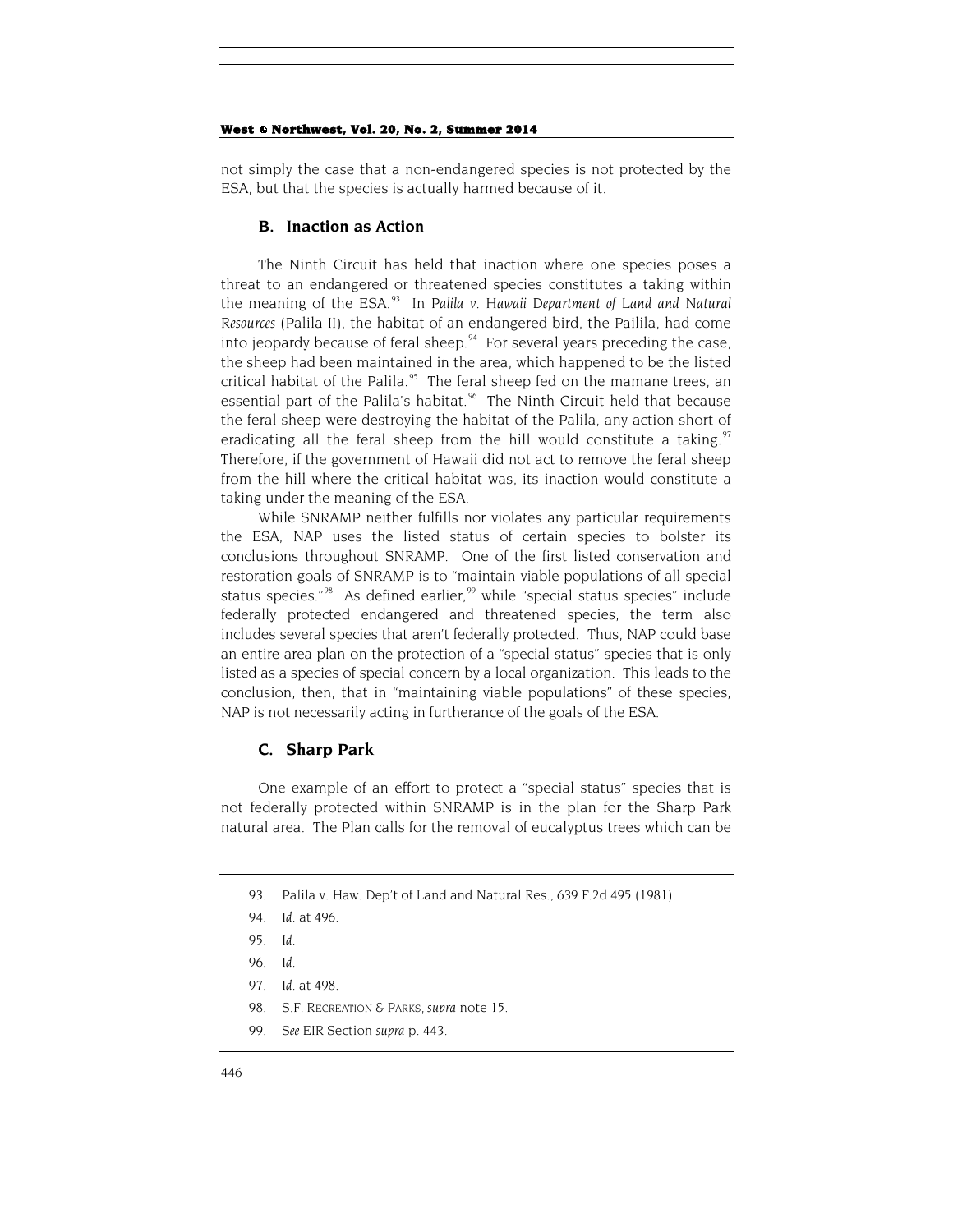seen throughout the park. The Sharp Park plan, under the umbrella of SNRAMP, states that invasive vegetation covers more than 161 acres of the total land area within Sharp Park—and of that 161 acres, 150 acres are made up of "invasive forest," or eucalyptus trees.<sup>100</sup> The Plan cites the "dense eucalyptus canopy" as a problem for other species trying to grow in the area due to the light that it blocks from reaching the ground.<sup>[101](#page-19-1)</sup> The Plan also states that the eucalyptus introduces chemicals to its surroundings that prevent establishment and survival of other species.<sup>[102](#page-19-2)</sup>

One interesting aspect of the eucalyptus removal recommended in the Sharp Park plan is its failure to mention the two federally endangered species that exist within Sharp Park: the California red-legged frog and the San Francisco garter snake. These two species and the golf course located within Sharp Park have been the point of much contention in the local community.<sup>103</sup> Although the US Fish and Wildlife Services did not include Sharp Park in the critical habitat listed for California red-legged frog,  $104$  and no critical habitat has been designated for the San Francisco garter snake, NAP includes the protection and maintenance of the species in two of its goals for the Sharp Park plan.<sup>105</sup> Much of the plan details the areas where the two species have been seen in recent years and areas in which they are known to reside within Sharp Park.<sup>106</sup> Yet for all of the focus that the plan places on enriching the habitat of the frog and garter snake, there is virtually no mention of them in the section of the plan pertaining to eucalyptus removal. Largely, this is because the areas in which the eucalyptus trees are to be removed are not the areas listed by NAP as habitat for the two species.<sup>[107](#page-19-7)</sup> In light of this, it seems that the Plan focuses a great deal on a subject which the eucalypti removal isn't really going to help. While the eucalypti removal is necessary for the survival of some endangered species, such as the California gnatcatcher, the Plan focuses a great deal more on these high profile endangered species that won't benefit from the removal.

<span id="page-19-3"></span><span id="page-19-2"></span><span id="page-19-1"></span><span id="page-19-0"></span>103*. See* generally, *Restore Sharp Park*, WILD EQUITY INSTITUTE, http://wildequity. org/sections/5 (last visited Mar. 15, 2013).

<span id="page-19-5"></span><span id="page-19-4"></span>104*. California Red-Legged Frog Critical Habitat,* U.S. FISH & WILDLIFE SERV. http://www.fws.gov/sacramento/es/Critical-Habitat/CA-Red-Legged-Frog/Current/es\_c ritical-habitat-maps\_ca-red-legged-frog.htm; *Endangered Species Facts, San Francisco Garter Snake*, U.S. ENVTL. PROT. AGENCY, http://www.epa.gov/espp/factsheets/sf-gartersnake.pdf.

- 106. *Id.* at 6.4-1 to 6.4-7.
- <span id="page-19-7"></span><span id="page-19-6"></span>107*. Id.* at 6.4-7 to 6.4-8, and 6.4-10.

<sup>100.</sup> S.F. RECREATION & PARKS, *supra* note [84](#page-16-2) at 6.4-5.

<sup>101</sup>*. Id.*

<sup>102</sup>*. Id.*

<sup>105.</sup> S.F. RECREATION & PARKS, *supra* not[e 84](#page-16-2) at 6.4-7 to 6.4-8.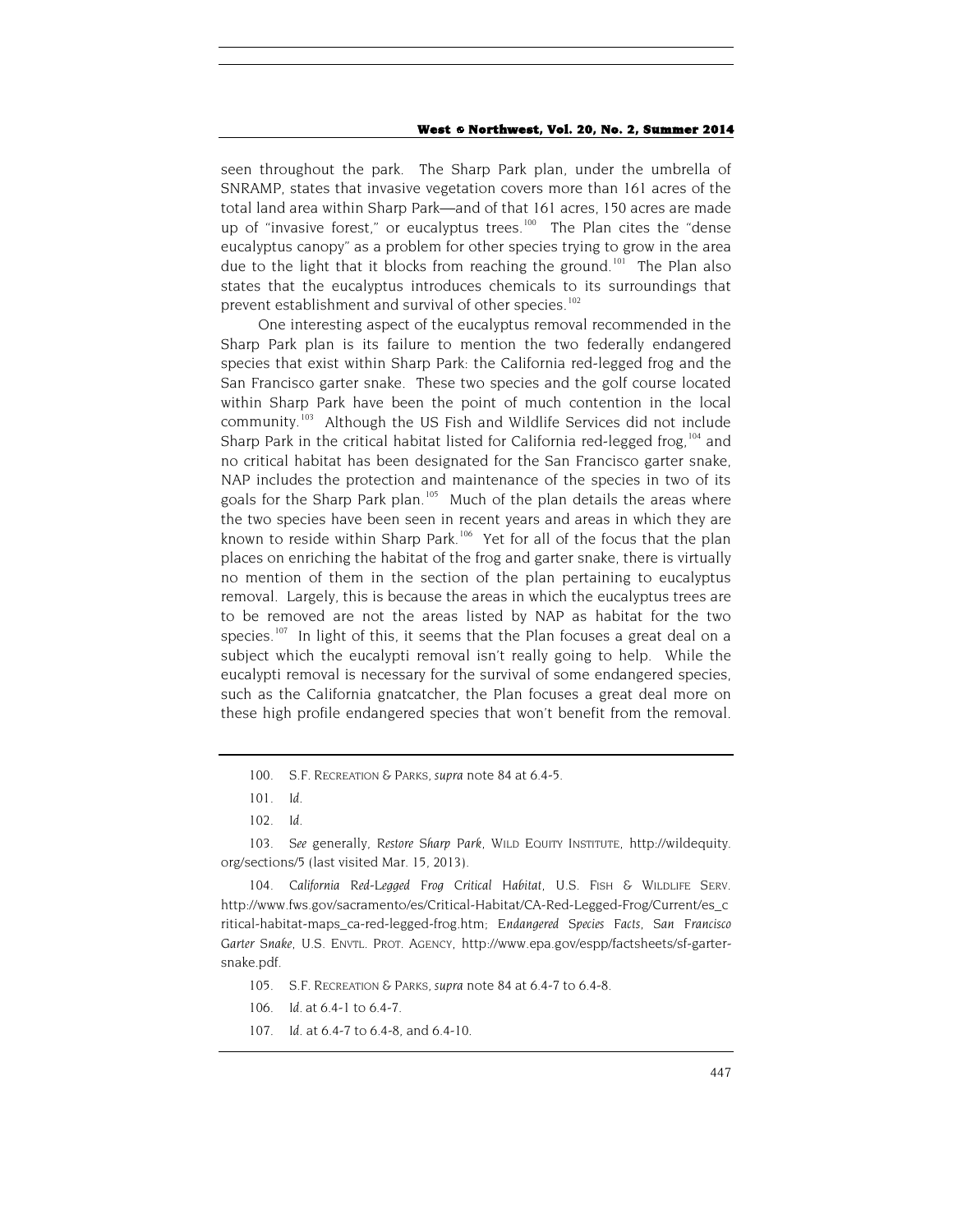The plan seems to be bolstering its conclusion that large-scale eucalyptus removal is necessary with high profile endangered species, instead of the lower profile species that the removal will really benefit.

The first "special status species" issue raised by the plan states that rare habitat types, such as the California sagebrush, and sensitive plant species "are at risk of diminishing or going extinct within Sharp Park because of habitat loss and invasive species."<sup>108</sup> The first invasive species listed in this context is the eucalyptus. The sensitive species referred to here is, for example, the California sagebrush. The California sagebrush is not itself endangered, however it does provide habitat for many small birds, including the federally threatened California gnatcatcher.<sup>[109](#page-20-1)</sup> Naturally, then, the Plan for Sharp Park makes the recommendation that "to enhance the sensitive species habitat that persists in the urban forest understory and at the forestgrassland ecotone, invasive blue gum eucalyptus trees will be removed in select areas."<sup>[110](#page-20-2)</sup> Citing again the issues of dense forest canopy and chemical introduction, the report recommends that 15,000 eucalyptus trees be removed from this specific area, out of a total of  $54,000$ .<sup>111</sup> The areas where invasive vegetation is removed will then be "revegetate[d] using appropriate native plants."<sup>112</sup> The recommendation then suggests the planting of a few "rare or uncommon" grassland plant species in the areas of removed vegetation as well—such as the California larkspur and the yellowtinge larkspur.<sup>113</sup> Lastly, the recommendation raises the possible reintroduction of other sensitive species of the San Francisco peninsula, such as the San Francisco Spineflower and beach layia.<sup>[114](#page-20-6)</sup>

In analyzing this recommended plan of action, it becomes apparent that the stated goal—protecting the listed endangered species—and ultimate result—planting different species than those listed—are not necessarily the same. The recommendation begins by stating that the eucalyptus is crowding out rare habitats and species such as the California sagebrush and therefore the eucalyptus trees must be removed, or at least thinned out, in order to accommodate such species. Once the eucalyptus trees and other invasive vegetation are removed, however, the recommendation becomes rather vague, stating that appropriate native plants will be put in this space. The recommendation then goes on to

<span id="page-20-6"></span>114*. Id.*

<sup>108</sup>*. Id.* at 10.

<span id="page-20-5"></span><span id="page-20-4"></span><span id="page-20-3"></span><span id="page-20-2"></span><span id="page-20-1"></span><span id="page-20-0"></span><sup>109.</sup> U.S. DEP'T OF AGRIC., PLANT GUIDE, CALIFORNIA SAGEBRUSH 1, *available at* http:// plants.usda.gov/plantguide/pdf/pg\_arca11.pdf.

<sup>110.</sup> S.F. RECREATION & PARKS, *supra* not[e 84](#page-16-2) at 6.4-10.

<sup>111</sup>*. Id.*

<sup>112</sup>*. Id.* at 6.4-11.

<sup>113</sup>*. Id.*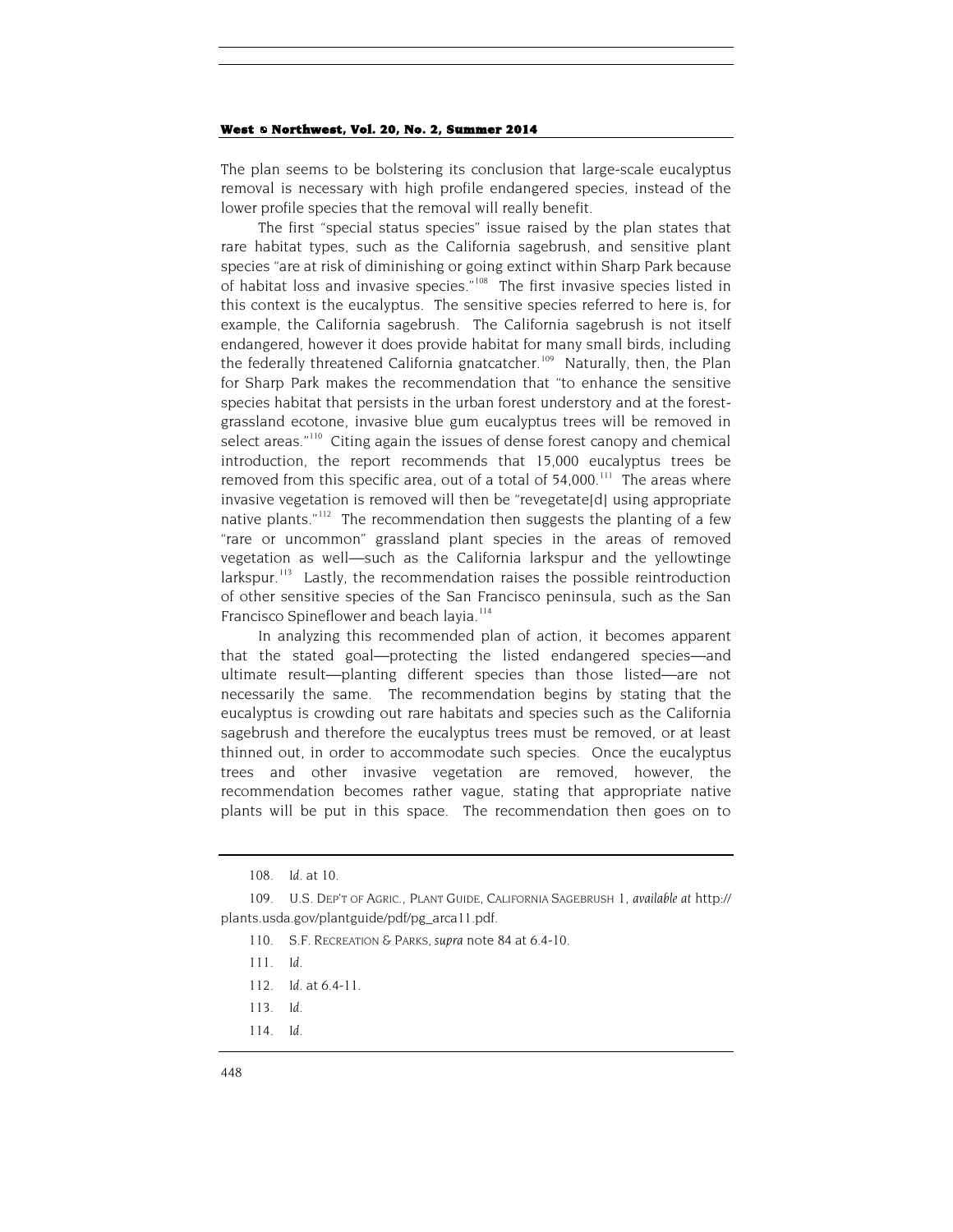suggest *different* plants, never before discussed in the Sharp Park plan, to be replanted in the area as well.

If the goal of the eucalyptus removal was to allow the population of species such as the California sagebrush to increase, then one would assume that the California sagebrush is what would be planted once the eucalyptus trees are removed. NAP's reasoning is likely that the California sagebrush is not itself threatened or endangered, but will become less common if it continues to be forced out of the area by invasive trees, such as the eucalyptus. Under this view, then, after the removal of the eucalyptus, one doesn't need to plant more California sagebrush, simply other species that can successfully coexist with it and facilitate its growth and continued existence. It is also worth noting that the species the plan suggests to plant in place of the eucalyptus are endangered species as well. Although this particular plan may ultimately be seeking to protect the habitats of endangered species, that isn't entirely clear from the way the eucalyptus removal is prescribed within it. In a plan that calls for such large-scale eucalyptus removal, clarifying why such removal is necessary, and why the plants replacing the eucalypti are of greater value, is essential.

# **D. Human Intervention in Nature to Save Endangered Species**

Regardless of the intentions of the plan, it brings us to another question underlying these speciesism debates: did the ESA intend for humans to *intervene* in nature, rather than just simply leave it alone, to ensure the survival and/or growth of endangered species? Some argue that humans do not, and should not, have that sort of power—to determine which species are prevented from becoming extinct.<sup>115</sup> According to Professor John C. Kunich, "[a] brain capable of conceiving and believing such an exalted role for humans was, and remains, a weapon more powerful than all the armor, fangs, and stings of man's companions combined."<sup>[116](#page-21-1)</sup> Although species have been coming into existence, evolving, and going extinct since the dawn of time, Professor Kunich notes that it was the actions of man that led many of these species to the brink of extinction in the first place.[117](#page-21-2) "*Homo sapiens* has undeniably made a disproportionate impact on the rate of extinction of other species."<sup>[118](#page-21-3)</sup>

Others argue that this fault is precisely the reason that humans *should* intervene to save a species. Brent Plater of the Wild Equity institute argues

<span id="page-21-3"></span><span id="page-21-2"></span><span id="page-21-1"></span><span id="page-21-0"></span><sup>115.</sup> John Charles Kunich, *The Fallacy of Deathbead Conservation Under the Endangered Species Act*, 24 ENVTL. L. 501, 502 (1994).

<sup>116</sup>*. Id.*

<sup>117</sup>*. Id.*

<sup>118</sup>*. Id.* at 503.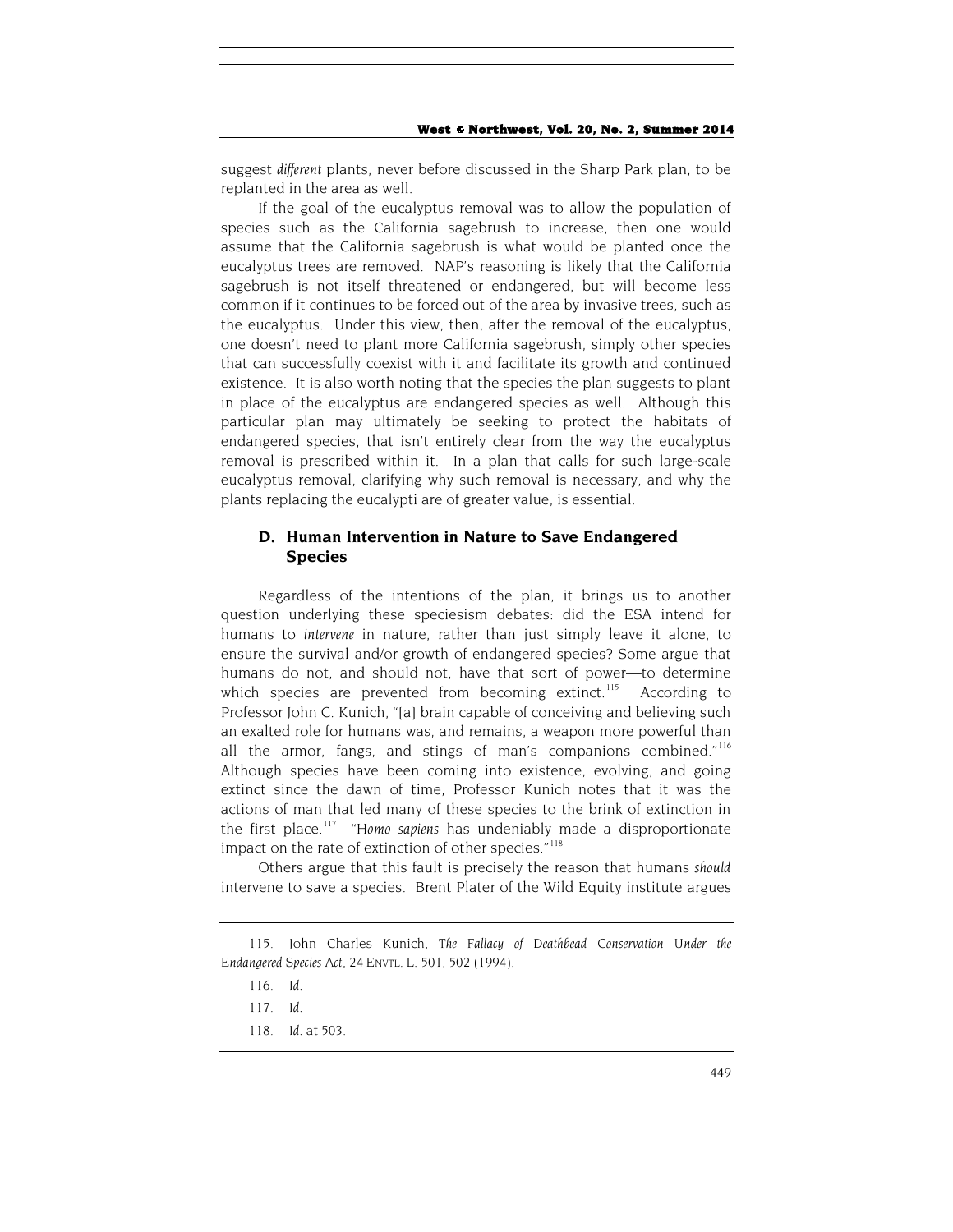that because the actions of humans brought these species to the brink of extinction, it should be the actions of humans that bring them back.<sup>[119](#page-22-0)</sup> Plater believes that humans have a moral duty to these species to ensure their continued existence.<sup>[120](#page-22-1)</sup> Under this theory, then, taking affirmative steps to protect an endangered species from an invasive species is essentially compensating the endangered species for the affirmative steps that caused it to become endangered in the first place.

This theory is particularly applicable to the situation with the eucalyptus. While one might argue that the eucalyptus is a force of nature and not one of mankind, this isn't wholly true. The eucalyptus is a product of nature of course, just not one native to the San Francisco area.<sup>[121](#page-22-2)</sup> As a native of Australia and Tasmania, the eucalyptus was introduced to California as an ornamental, or decorative, tree in the  $1850s$ .<sup>122</sup> It then gained popularity as a source of timber and fuel for the ever-expanding railroads being built at the time due to its ability to grow persistently and quickly.<sup>[123](#page-22-4)</sup> All this considered, it was actually the actions of man that brought this piece of nature to an area where it has become a threat to the native plant populations. The relationship between the eucalyptus and the endangered and threatened species in the Sharp Park area, then, is quite analogous to the relationship between the feral sheep and *Palila* in *Palila II*. Much like the sheep, the eucalyptus was introduced to northern California through the actions of man. Like the sheep, the eucalyptus is crowding out and overpowering the habitat for several endangered birds and other species. Therefore, the inaction of NAP would likely be considered a taking under the meaning of the ESA.

The implications of this conclusion in relation to speciesism are clear. Due to man's history and actions on the earth, several species have been brought to the brink of extinction. When faced with a choice between a species that is near extinction and a species that is not, and the two species cannot coexist in the area at issue, the threat of ceased existence will prove the endangered species more valuable. As Justice Douglas noted in his *Sierra Club v. Morton* dissent, "No living human can predict what vital miracles may be locked in [a teaspoon of earth] . . . . When a species is gone, it is gone forever, Nature's genetic chain, billions of years in the making, is

123*. Id.*

<sup>119.</sup> Author interview with Brent Plater, January 30, 2013.

<sup>120</sup>*. Id*.

<span id="page-22-4"></span><span id="page-22-3"></span><span id="page-22-2"></span><span id="page-22-1"></span><span id="page-22-0"></span><sup>121.</sup> Pete Holloran et al., The Weed Workers' Handbook 108-09 (Cynthia Harrington & Anne Hayes eds., Watershed Project & California Invasive Plant Council 1994), *available at* http://www.cal-ipc.org/ip/management/wwh/pdf/19654.pdf.

<sup>122</sup>*. Id.*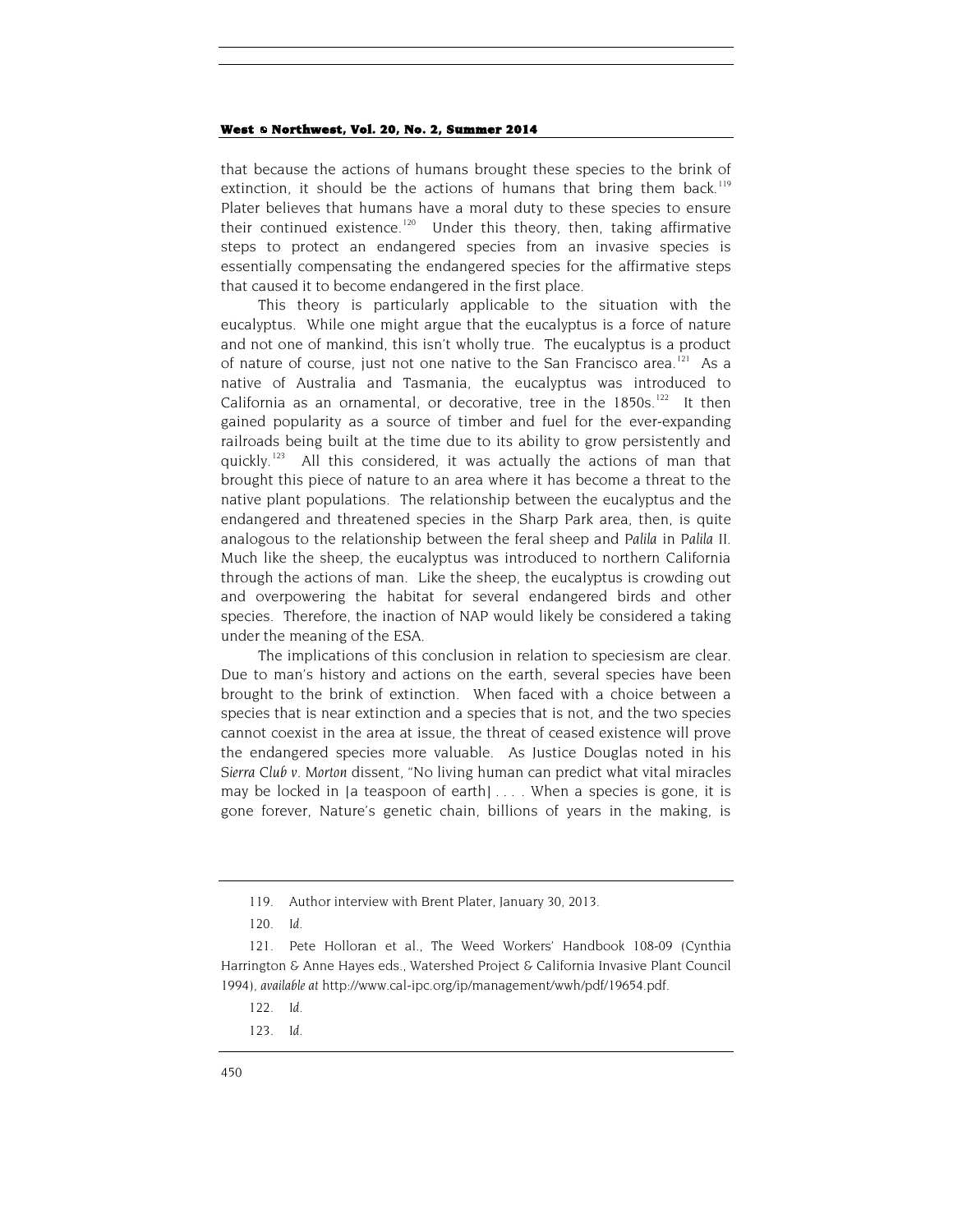broken for all time." $124$  Just as a person with a severed arm is likely to receive treatment in an emergency room before someone who stepped on a nail, the species that are fewest or weakest in number deserve our priority in ensuring their survival. In the case of the eucalypti, this is even more true because not only was it man's actions that brought the endangered species, the California Gnatcatcher, for example, to the brink of extinction in the first place, but it was man who brought the eucalyptus to the area in which the critical habitat of the Gnatcatcher exists. In such cases where the entirety of a species is at issue, the public purpose of preserving that species, and all other species connected to it, is a legitimate purpose by which to value that species at the expense of another.

## **IV. NAP and SNRAMP**

# **A. The SNRAMP in Depth**

While some examples of planned eucalyptus removal within SNRAMP can be justified, others require more examination. SNRAMP itself has several goals that seem to serve little more than aesthetic purposes. The conservation goals, aside from those concerned with "special status species," are to "re-establish native community diversity, structure, and ecosystem function where degraded" and to "decrease the extent of invasive exotic species cover."<sup>[125](#page-23-1)</sup> Similarly, the management issues with which SNRAMP is concerned also relate to increasing native species and decreasing nonnative species.<sup>[126](#page-23-2)</sup> One of the stated management concerns is "the effect of nonnative invasive species on the local native flora and fauna."[127](#page-23-3) This distinction of native and nonnative species persists throughout the plan.

The Buena Vista Natural Area specific plan within SNRAMP provides an example of this distinction. The goal for this area, which consists mainly of oak woodland, is "[t]o help protect the long-term viability of the oak woodland and increase biodiversity."<sup>[128](#page-23-4)</sup> The plan proposes to do this by reducing invasive species and preventing invasive trees from becoming

<span id="page-23-1"></span><span id="page-23-0"></span><sup>124.</sup> Sierra Club v. Morton, 405 U.S. 727, 750 n. 8 (1972) (Douglas, W., dissenting)(quoting Conserve- Land, Water, and Life, Nov. 1971, p. 4).

<sup>125.</sup> S.F. RECREATION & PARKS, *supra* not[e 15.](#page-5-4)

<sup>126</sup>*. Id.* at 2–2.

<sup>127</sup>*. Id.* at 2–4.

<span id="page-23-4"></span><span id="page-23-3"></span><span id="page-23-2"></span><sup>128.</sup> S.F. RECREATION & PARKS, SIGNIFICANT NATURAL RESOURCE AREAS MANAGEMENT PLAN, SITE-SPECIFIC CONDITIONS AND RECOMMENDATIONS, BUENA VISTA PARK 6.10-4 (2006), *available at* http://sfrecpark.org/wp-content/uploads/SNRAMP\_Final\_Draft/6\_Site-Speci fic/610BuenaVista.pdf.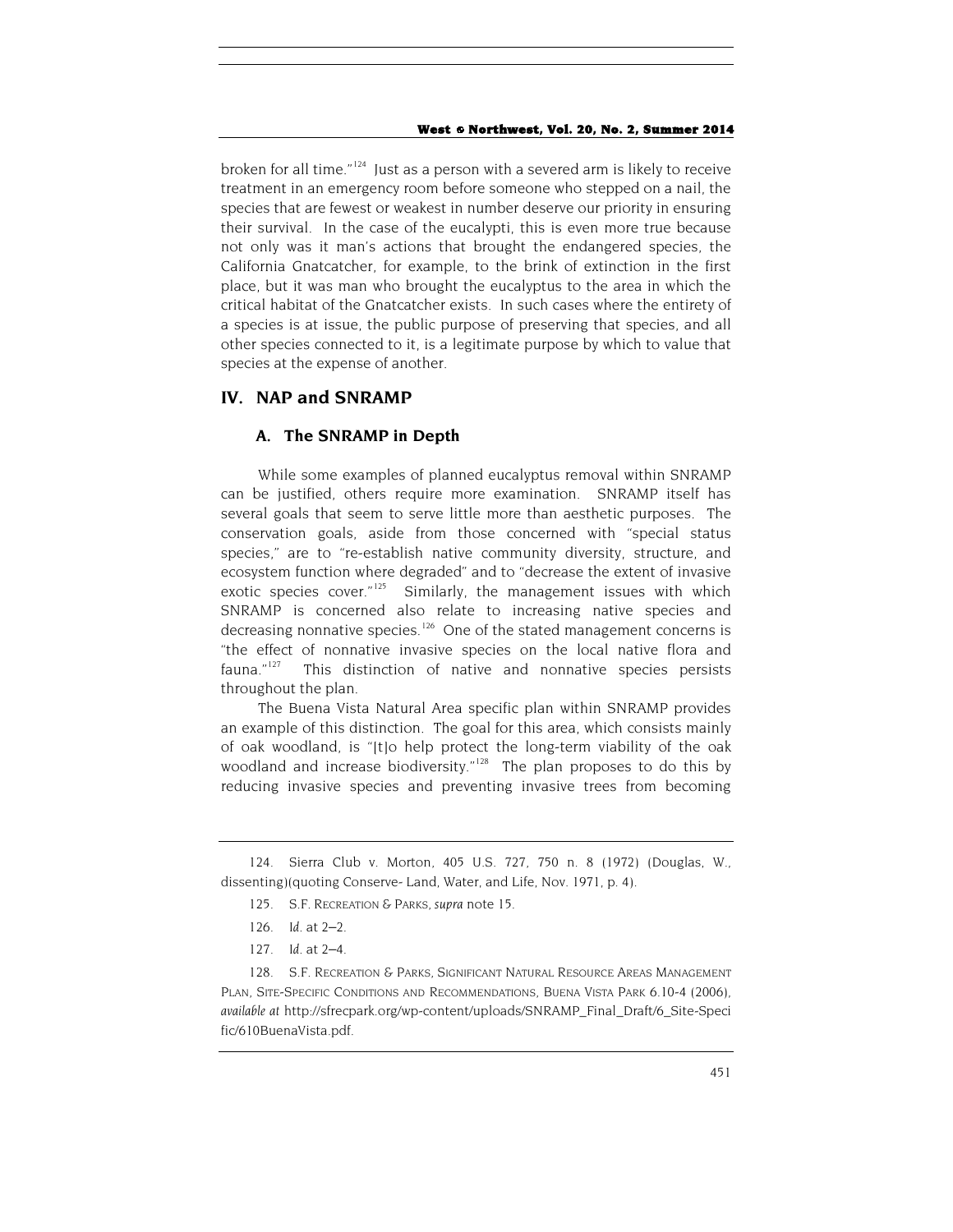established in the area.<sup>[129](#page-24-0)</sup> "In order to enhance the existing oak woodland, provide opportunities for enhanced wildlife habitat, and promote a multiaged oak forest," the plan recommends that approximately ten eucalyptus and acacia trees be removed.<sup>130</sup> The plan also recommends prohibiting the future growth of eucalyptus trees in the area. $131$ 

The Buena Vista Natural Area plan is interesting because, unlike the Sharp Park Natural Area plan discussed earlier, it says nothing about endangered or special status species that are threatened in the area due to the presence of the eucalyptus trees. The only purpose of the removal of eucalyptus and other nonnative invasive species here seems to be to replace them with native species and, more specifically, to allow more room for the oak woodland to thrive. This site-specific plan not only focuses on certain species considered more or less desirable, it goes so far as to articulate the aesthetic NAP is going for—a multiaged oak forest. With virtually no focus on special status species, and in light of the historical fanfare with which the concept is presented, it's difficult to see the plan for a multiaged oak forest as anything more than aesthetically driven. In pursuance of this desired multiaged oak forest, NAP proposes to cut down eucalyptus and acacia trees in order to plant younger oak trees. This seems difficult to reconcile with the earlier reasoning of protecting an endangered species that has been brought to the brink of extinction as a result of man's actions.

### **B. Area of Location in Determining Value**

Depending on the area in which the eucalypti are located, certain attributes may weigh more heavily than others. The 1-month comment period after the draft EIR was released contained several citizen responses to SNRAMP that are helpful in evaluating the value of the eucalyptus in various locations. While NAP seems to argue throughout for the reestablishment of native species for their own sake, several citizens thought that the eucalyptus trees had more significant uses than native species. One of the concerns raised in the comment period was that any removal of plant material would increase erosion.<sup>132</sup> Some also noted that the eucalyptus is better at controlling erosion than native plants.<sup>[133](#page-24-4)</sup> The roots of

<span id="page-24-4"></span><span id="page-24-3"></span><span id="page-24-2"></span><span id="page-24-1"></span><span id="page-24-0"></span>132. S.F. RECREATION & PARKS, SIGNIFICANT NATURAL RESOURCE AREAS MANAGEMENT PLAN, RESPONSE TO COMMENTS 2–14 (2006), *available at* http://sfrecpark.org/wpcontent/uploads/SNRAMP\_Final\_Draft/SNRAMP\_Response.to.Comments.pdf.

<span id="page-24-5"></span><sup>129</sup>*. Id.*

<sup>130</sup>*. Id.*

<sup>131</sup>*. Id.*

<sup>133</sup>*. Id.*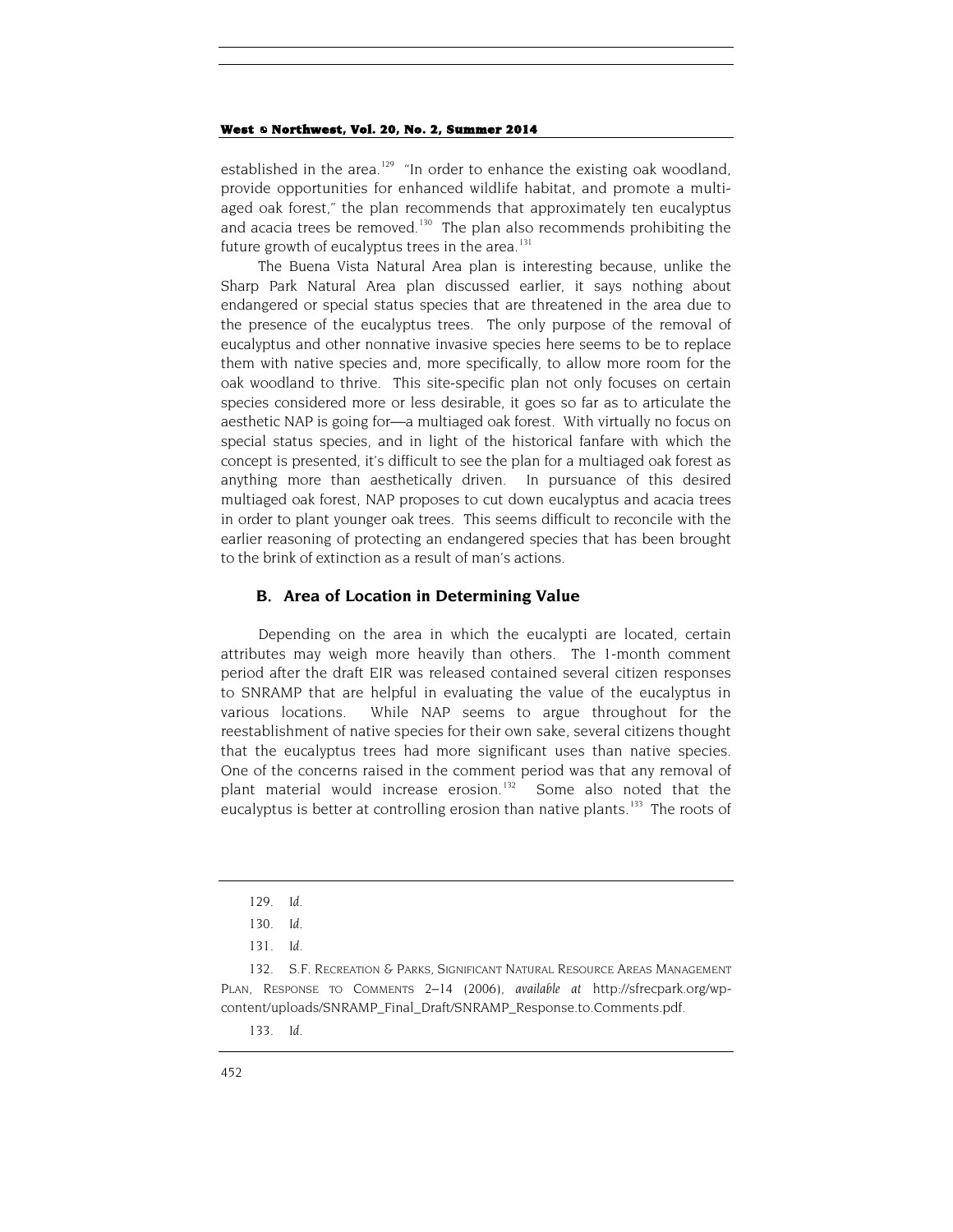the eucalyptus have been proven to help protect against erosion.<sup>[134](#page-25-0)</sup> In fact, the California Extension Service gave the eucalyptus to landowners early in the 20th century as a tool for erosion control.<sup>[135](#page-25-1)</sup> As NAP points out, however, the erosion control value derived from the eucalyptus can, and will, be easily achieved by other means.<sup>136</sup> The final draft of SNRAMP prescribes "restoration projects that increase vegetative structure and diversity," noting that plants with differing root depths will achieve long-term erosion protection.<sup>[137](#page-25-3)</sup>

On the other side of the spectrum, some comments showed concern that not enough of the eucalyptus trees were slated to be removed. These comments suggested that the value of the eucalyptus trees was greatly diminished by the fire hazard they create.<sup>[138](#page-25-4)</sup> Due to the trees' dry nature and peeling bark, the eucalyptus itself is highly susceptible to wildfires.<sup>[139](#page-25-5)</sup> The "litter" from eucalyptus trees, including the leaves and excess bark, is yet another hazard.<sup>140</sup> Because eucalyptus trees are so dense, the canopy they create doesn't allow light to reach the forest floor, resulting in an absence of any live green vegetation.<sup>141</sup> This absence of vegetation, coupled with the dry "litter" dropped from the trees, creates a very flammable environment.<sup>142</sup> H. H. Biswell, a professor of Forestry and Conservation has said of the trees: "I think the eucalyptus is the worst tree anywhere as far as fire hazard is concerned." $^{143}$  $^{143}$  $^{143}$ 

The Berkeley-Oakland Hills have been a breeding ground for wildfires for the better part of the last two centuries. When the eucalyptus trees were first planted in the area, to conceal an ugly landscape due to dynamite testing, residents in the area initially thought that the living, resilient trees would help the frequent wildfires that were a result of the dry grass and landscape.<sup>[144](#page-25-10)</sup> They soon realized, however, that the new eucalyptus groves did not help the situation. In 1990, after a winter freeze damaged or killed

137*. Id.*

138*. Id.* at 2–15.

<span id="page-25-8"></span><span id="page-25-7"></span><span id="page-25-6"></span><span id="page-25-5"></span><span id="page-25-4"></span>139. ROBERT L. SANTOS, THE EUCALYPTUS OF CALIFORNIA, SECTION THREE: PROBLEMS, CARES, ECONOMICS, AND SPECIES (1997), *available at* http://wwwlibrary.csustan.edu/b santos/section3.htm.

- 140*. Id.*
- 141*. Id*.
- 142*. Id*.
- <span id="page-25-9"></span>143*. Id*.
- <span id="page-25-10"></span>144*. Id*.

<span id="page-25-0"></span><sup>134.</sup> William F. Brady, *Wildlife in the Third World: Current Efforts to Integrate Conservation with Development*; 5 B.C. THIRD WORLD L.J. 83, 90-91 (1984).

<span id="page-25-1"></span><sup>135.</sup> Eucalyptus Facts[, http://www.eucalyptusfacts.org/?page\\_id=5](http://www.eucalyptusfacts.org/?page_id=5) (last visited Jan. 24, 2013).

<span id="page-25-3"></span><span id="page-25-2"></span><sup>136.</sup> S.F. RECREATION & PARKS, *supra* note [132.](#page-24-5) Such as planting new vegetation with varying root depths.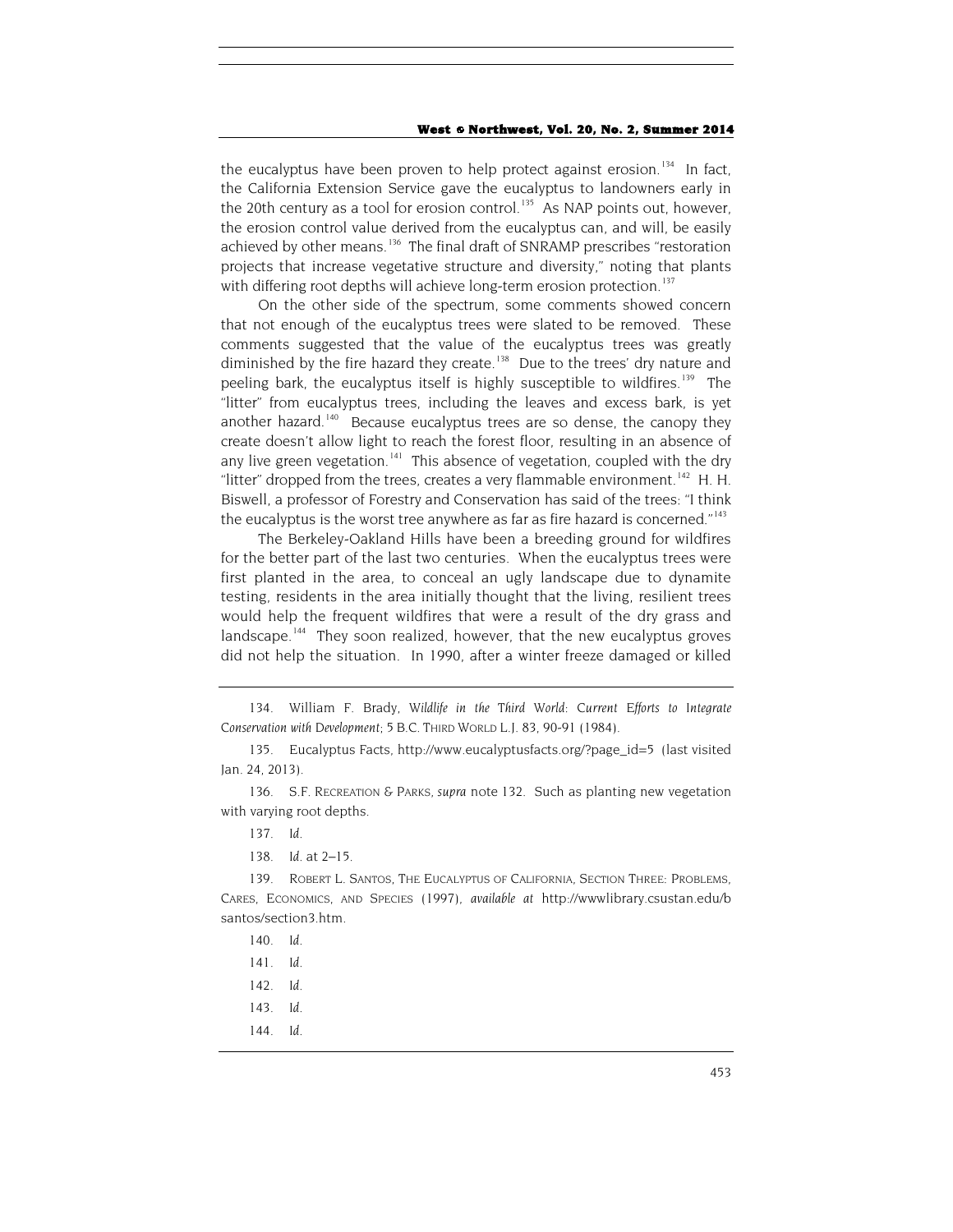many of the eucalyptus trees, there was a public outcry for federal disaster funding to clear the debris before another wildfire could take hold.<sup>145</sup> Only a fraction of the funding requested was received, leaving many private citizens to pick up the tab for clearing their own land.<sup>[146](#page-26-1)</sup> Ultimately, not enough of the debris was removed and the result was the Oakland firestorm of 1991.<sup>[147](#page-26-2)</sup> Although it started as a brush and grass fire, many blamed its rapid growth rate and persistence on the eucalyptus trees and the remaining debris.<sup>[148](#page-26-3)</sup> The fire was one of the worst in the history of the area, killing twenty-five people and destroying more than 1,600 acres of land, including 2,449 single-family dwellings and 437 apartment and condominium units.<sup>[149](#page-26-4)</sup> NAP responded to the concerns raised about fire safety in areas near the eucalyptus by adding the creation of "fire protection zones" to the final draft of SNRAMP.<sup>[150](#page-26-5)</sup> These fire protection zones provide for the removal and thinning of hazardous vegetation and brush piles within 30 feet of homes and other structures.<sup>[151](#page-26-6)</sup>

The erosion control and fire hazard attributes of the eucalyptus can serve as valuable examples for the ways in which we determine the worth of a species in a certain area. Given the features of a specific area, one could have more weight than the other. For example, in drier areas, like Twin Peaks, the fire hazard factor would weigh heavily against having eucalyptus trees in the area. In a more wet area, like Sharp Park, fire hazard may not be as severe a concern. Also, in a coastal area like Sharp Park, the fact that the eucalyptus help to guard against erosion may have a great deal of weight. Thus, in an area like Sharp Park, NAP should opt to keep a good amount of the eucalyptus trees, only removing them where necessary to make way for vegetation that is endangered or serves as critical habitat to endangered or threatened species. It is also notable that there are other alternatives to preventing erosion that can be easily achieved, thus making the loss of the eucalyptus trees less detrimental to erosion control. Reasoned decisions such as this appear throughout SNRAMP, although it may not be clear from the statements of NAP, which often offer little reasoning.

<span id="page-26-6"></span><span id="page-26-5"></span>151*. Id.*

<sup>145</sup>*. Id*.

<sup>146</sup>*. Id*.

<span id="page-26-4"></span><span id="page-26-3"></span><span id="page-26-2"></span><span id="page-26-1"></span><span id="page-26-0"></span><sup>147.</sup> NAT'L WILDLAND/URBAN INTERFACE FIRE PROTECTION INITATIVE, THE OAKLAND/ BERKELEY HILLS FIRE (1991), *available at* http://www.calema.ca.gov/FireandRescue/ Documents/After%20Action/NFPA%20Report%20on%20The%20Oakland%20Berkeley%2 0Hills%20Fire.pdf.

<sup>148</sup>*. Id.* at 7.

<sup>149</sup>*. Id.* at 3.

<sup>150.</sup> S.F. RECREATION & PARKS, *supra* note [132](#page-24-5) at 2–14.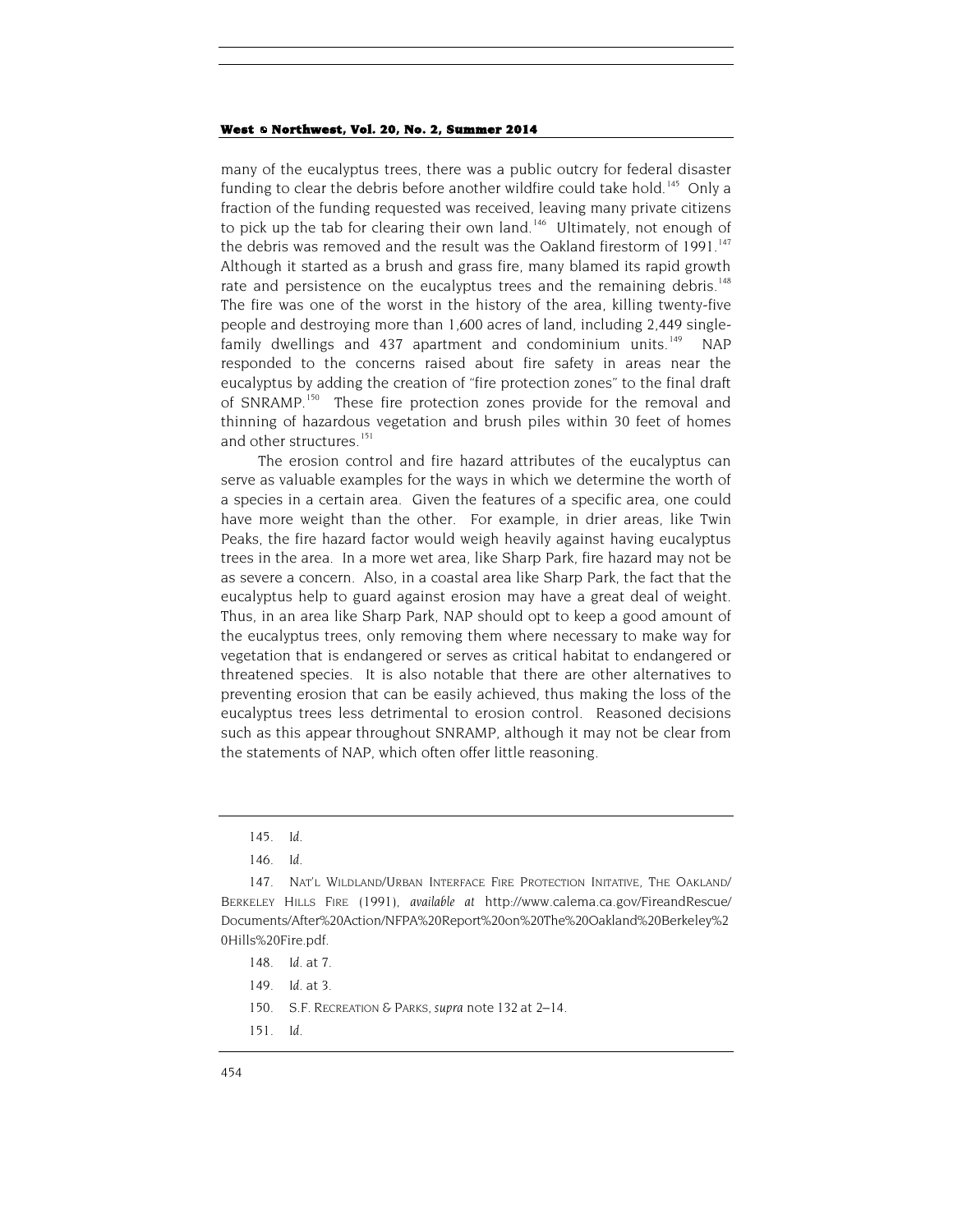### **C. The Nostalgia of Golden Gate Park's Oak Woodlands**

Some site-specific plans, however, do not contain the same logical reasoning found in other plans within SNRAMP. The plan for the Oak Woodlands Natural Area in Golden Gate Park,<sup>[152](#page-27-0)</sup> for example, does not appear to be reasoned by any of the aforementioned considerations. Rather, the reasons stated for removal are "to help improve the oak woodlands and protect these native forests from continued habitat loss."<sup>[153](#page-27-1)</sup> The plan for this region recommends the removal of 12 medium-sized eucalyptus trees, as well as the removal of an additional 50 other "invasive trees," of which an unspecified portion are to be eucalyptus trees.<sup>[154](#page-27-2)</sup> The plan also notes that trees that are removed now, and also those that die later, will be replaced with oak trees. Another reason the plan cites for the removal of the invasive trees is that they eventually "could lead to the localized extinction of sensitive species."<sup>[155](#page-27-3)</sup> The plan does not give any sort of time frame or specification of species for this prediction.<sup>[156](#page-27-4)</sup> The Oak Woodlands Natural Area is not noted as being particularly dry or susceptible to fire hazards, although fire concerns are mentioned once, only briefly to say that they were considered during the creation of the plan.<sup>157</sup> Erosion is cited as a problem in the Oak Woodlands in several places, with NAP noting that "[m]ost soils throughout Golden Gate Park . . . are highly susceptible to wind and water erosion."<sup>[158](#page-27-6)</sup> Whiskey Hill is the area cited as having severe erosion, and consequently is one of the areas slated to have eucalyptus trees removed.<sup>[159](#page-27-7)</sup> The plan reports that certain areas of the trail have eroded to depths between four and twelve inches.<sup>[160](#page-27-8)</sup>

The first thing that is noticeable about the plan for the Oak Woodlands Natural Area is the focus that NAP has placed on retaining and rebuilding an 'oak woodland' and the prevention of further future habitat loss the for the oak woodlands.<sup>[161](#page-27-9)</sup> The introduction to the plan reflects on the history of the oak

<span id="page-27-2"></span><span id="page-27-1"></span><span id="page-27-0"></span><sup>152.</sup> S.F. RECREATION & PARKS, SIGNIFICANT NATURAL RESOURCE AREAS MANAGEMENT PLAN, SITE-SPECIFIC CONDITIONS AND RECOMMENDATIONS, OAK WOODLANDS 6.15-8 (2006), *available at* http://sfrecpark.org/wp-content/uploads/SNRAMP\_Final\_Draft/6\_Site-Specific/ 615OakWoodlands.pdf.

<span id="page-27-9"></span><span id="page-27-8"></span><span id="page-27-7"></span><span id="page-27-6"></span><span id="page-27-5"></span><span id="page-27-4"></span><span id="page-27-3"></span><sup>153</sup>*. Id*. 154*. Id*. 155*. Id*. at 6.15-7. 156*. Id*. 157*. Id*. at 6.15-2. 158*. Id*. at 6.15-1. 159*. Id*. at 6.15-2. 160*. Id*. 161*. Id*.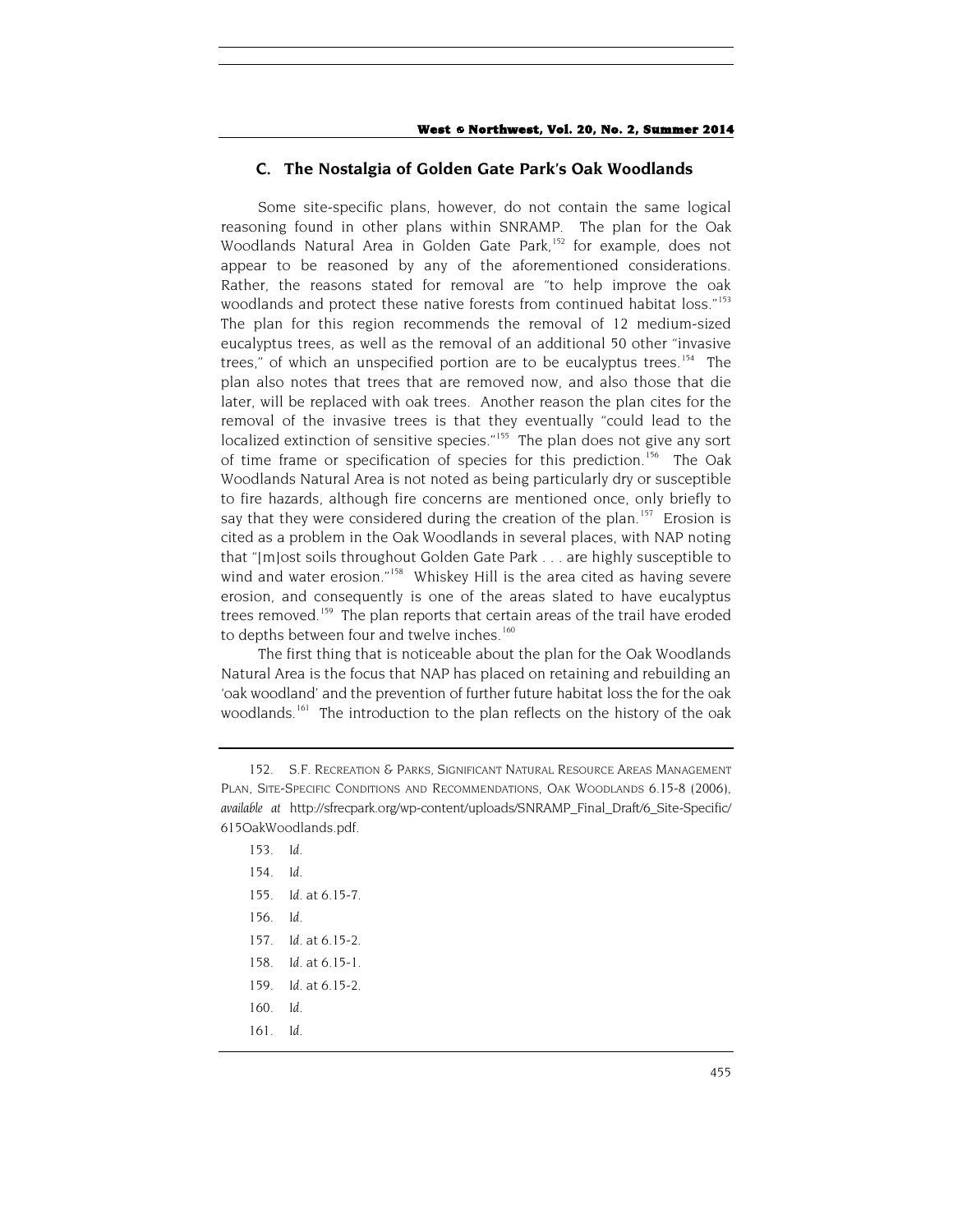woodlands with a clear fondness and nostalgia.<sup>162</sup> The plan explains that the oak trees have origins in the park that likely date back to the 1870s.<sup>[163](#page-28-1)</sup> The plan also notes that most of the native vegetation has been removed from Golden Gate Park and these oak woodlands "are one of the few places a large stand of native trees persist within the Significant Natural Areas System."<sup>[164](#page-28-2)</sup>

Given the conditions of the Oak Woodland Natural Area and the positive and negative effects of the trees described above, the plan's suggestion for removal of eucalyptus trees seems counterintuitive. As stated earlier, the Oak Woodland Area is not noted as being specifically dry or susceptible to wildfires. There are no homes within thirty feet of this area, which is SNRAMP's stated "fire protection zone."<sup>[165](#page-28-3)</sup> Therefore, while fire hazard is always a concern, it shouldn't be especially heightened or heavily weighted in this case. Second, there are several mentions of concerns pertaining to the erosion of the area in the plan. In light of this, one would think that erosion control should be a primary goal of the sitespecific plan. Where a eucalyptus tree is removed and new vegetation of varying root depths is used to replace it, it would seem more efficient to keep the eucalyptus tree and plant new vegetation in addition; thus, creating added protection instead of replacing the trees with other plants that provide only the same, if not a lesser, degree of protection. The fact that new vegetation will take time to become established and create "varying root depths" also merits consideration. For a period of time, then, the new vegetation will provide less protection against erosion before reaching the same level of protection currently attained by the eucalyptus trees.

# **D. The Native/Nonnative Distinction and Immigration Metaphors**

More troublesome than these concerns, however, is NAP's focus on the fact that the Oak Wooodlands are "native." Unlike the other considerations for the removal of a species from an area cited here—such as fire safety, endangered/threatened species and habitat conservation—the desire to create or recreate an area of "native vegetation" has little more than aesthetic or nostalgic value. Professor Jared Goldstein has written on this view of environmental regulations, calling it a "nationalist conception of nature."<sup>[166](#page-28-4)</sup> Likening the situation to the US' policy and views on illegal immigration, Goldstein states that "[e]nvironmentalists . . . believe the that

- 165. S.F. RECREATION & PARKS, *supra* note [132](#page-24-5) at 2-15.
- <span id="page-28-4"></span><span id="page-28-3"></span>166. Jared Goldstein, *Aliens in the Garden*, 80 U. COLO. L. REV. 685, 685 (2009).

<span id="page-28-0"></span><sup>162</sup>*. Id*. at 6.15-1.

<span id="page-28-1"></span><sup>163</sup>*. Id*.

<span id="page-28-2"></span><sup>164</sup>*. Id*.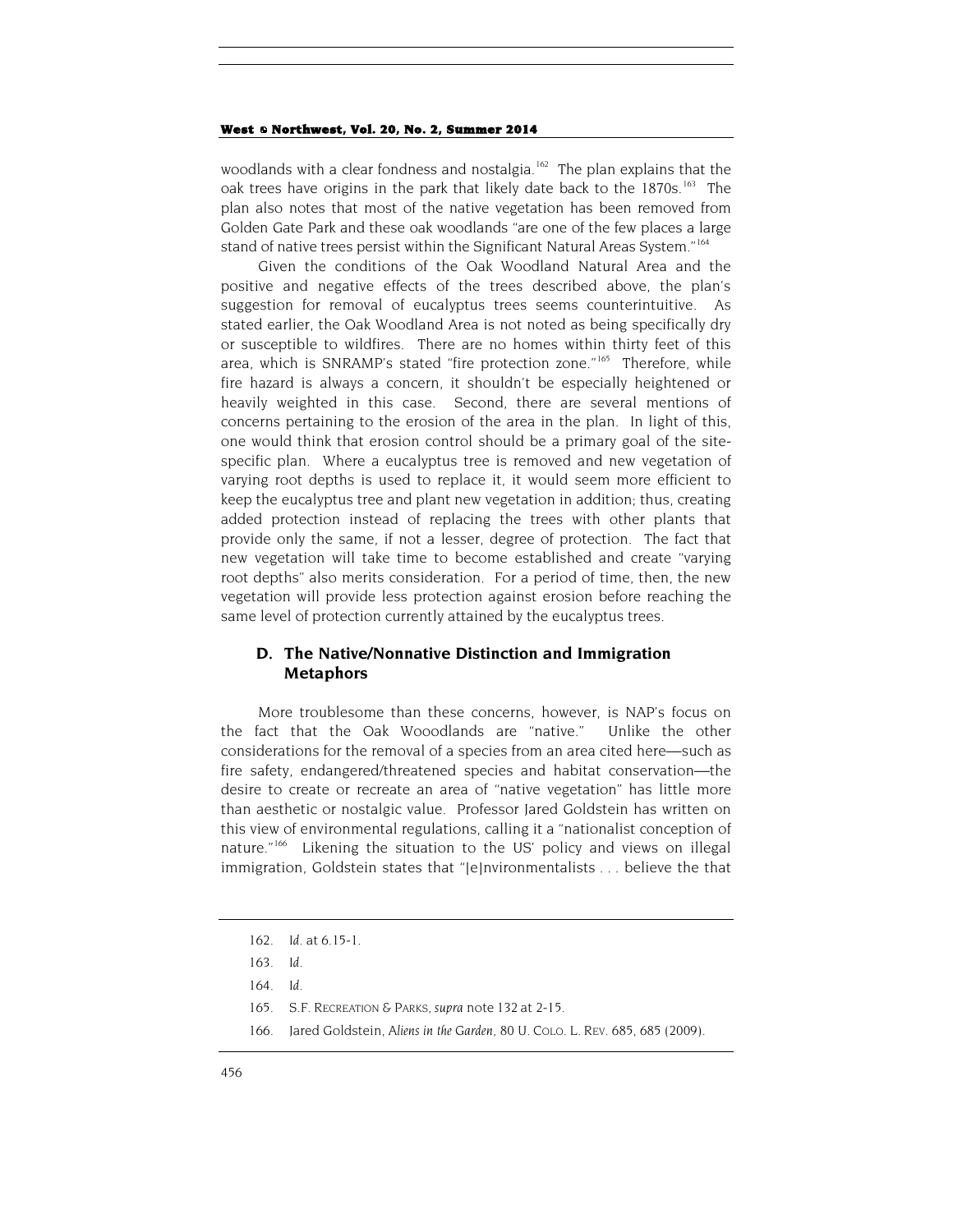America is being invaded . . . by foreign plants and animals."<sup>[167](#page-29-0)</sup> Goldstein believes that the fight against invasive species is a metaphor for the general beliefs and fears that Americans harbor towards immigration.<sup>[168](#page-29-1)</sup> He states,

Once unwanted immigration is understood as an invasion, the solutions are obvious: build a fence to repel the invasion and order the military to fight the invaders. Once the introduction of unwanted species is understood as an invasion, the solutions are much the same: enforce strict border controls to keep harmful species out of the country, eradicate any successful invaders, and restore American species to their rightful places.<sup>[169](#page-29-2)</sup>

Goldstein also points out that federal law places all plants and animals into two categories: native and alien.<sup>170</sup> In further demonstrating and developing this metaphor, Goldstein cites the argument of California Speaker of the House Leland Yee opposing a plan seeking to eradicate the eucalyptus.<sup>[171](#page-29-4)</sup> Yee used pro-immigration sentiments, stating, "How many of us are 'invasive exotics' who have taken root in the San Francisco soil, have thrived and flourished here, and now contribute to the wonderful mix that constitutes present-day San Francisco?"<sup>[172](#page-29-5)</sup>

While Professor Goldstein may seem to be overanalyzing the situation, this article does serve to illustrate a valid point: Humans are quick to manipulate nature and other species to suit their tastes and desires. Many Americans have a very strong attachment to our historical roots and the nostalgic landscape painted by our forefathers. Similar to the antiimmigration sentiments expressed regarding the Cuban Tree Frog, the plan for the Oak Woodlands in Golden Gate Park is a perfect example of this nostalgia. The plan specifically cites that the history of the oak trees in that particular area dates back to 1870s, shortly after San Francisco had its population growth boom and began the history most of us know today. The eucalypti slated for removal in Golden Gate Park Oak Woodlands would not only be helpful for erosion control, a stated concern of the plan, but they also don't pose a significantly greater fire hazard. With so much focus on the history of the trees in the Oak Woodlands, and so little focus on practical safety and ecological concerns, the plan for this area is little more than a harkening back to a "purer" time in San Francisco's ecological history.

- <span id="page-29-0"></span>167*. Id*. at 686.
- <span id="page-29-1"></span>168*. Id*. at 687–88.
- <span id="page-29-2"></span>169*. Id*. at 688.
- <span id="page-29-3"></span>170*. Id*. at 689.
- <span id="page-29-4"></span>171*. Id*. at 733.
- <span id="page-29-5"></span>172*. Id*. at 733 (quoting Leland Yee).